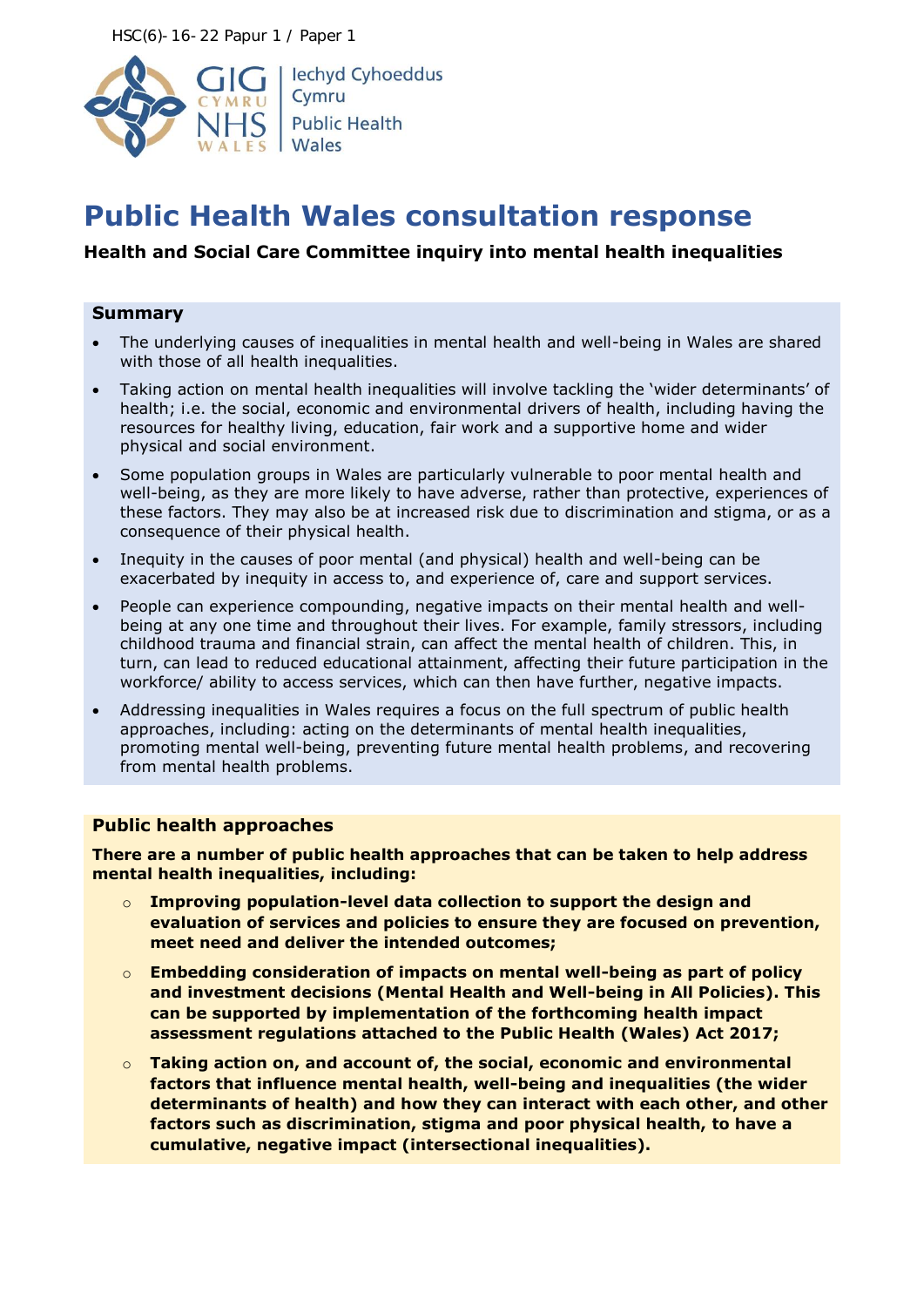- o **Taking a life-course approach, recognising the vital importance of the early years, children and young people, adults and older adults, with a focus on prevention, early intervention and resilience.**
- o **Actively engaging and empowering communities in order to shift the power dynamic that drives inequalities, and re-orienting services to improve access, quality and equity.**

## **1. Introduction**

Due to the breadth of topics felt to be captured by this consultation, Public Health Wales has chosen not to respond in the framework provided*.* However, connections to specific consultation questions have been drawn out where appropriate.

Throughout the response we have included examples of public health approaches for tackling specific aspects of mental health inequalities. In the final section, we identify what further action is needed to embed and build upon these approaches to reduce mental health inequalities in Wales.

# **2. Public health definitions of mental health inequalities**

## **2.1 Mental health**

"*Mental health is a state of well-being in which an individual realizes his or her own abilities, can cope with the normal stresses of life, can work productively and is able to make a contribution to his or her community*" (WHO, 2004) 1

In its work, Public Health Wales seeks to recognise and consider the full spectrum of mental health and well-being. This includes mental well-being, medically defined and diagnosed conditions, such as anxiety, depression, psychosis and dementia; as well as symptoms and experiences of mental distress that are affecting someone's life and well-being.

## **2.2 Inequalities**

Inequalities can be defined as measurable differences in mental health and well-being, or in the determinants of health and well-being, between groups and communities. Where these differences are systematic, avoidable and unfair, they are termed inequities. Mental health inequalities relating to socio-economic and structural factors are, by their nature, inequitable.

Specific groups in the population are at increased risk of poor mental health and well-being. This can be due to structural factors, such as the conditions in which they live and work; the impacts of factors such as discrimination and stigmatisation (see section 3); or other health issues, such as living with chronic pain. There can also be inequalities in physical health outcomes for people living with poor mental health i.e. their physical health needs can be overshadowed by their mental health presentations ("diagnostic over-shadowing"), and/or their medication can put them at increased risk of poor physical health.

While this response focuses on mental health and well-being, it is important to note that the underlying causes of inequalities in mental health and well-being are shared with those of all health inequalities. Work to address mental health inequalities needs to take account of this relationship. There is more detail on the factors underlying inequalities in mental health and well-being in section 3.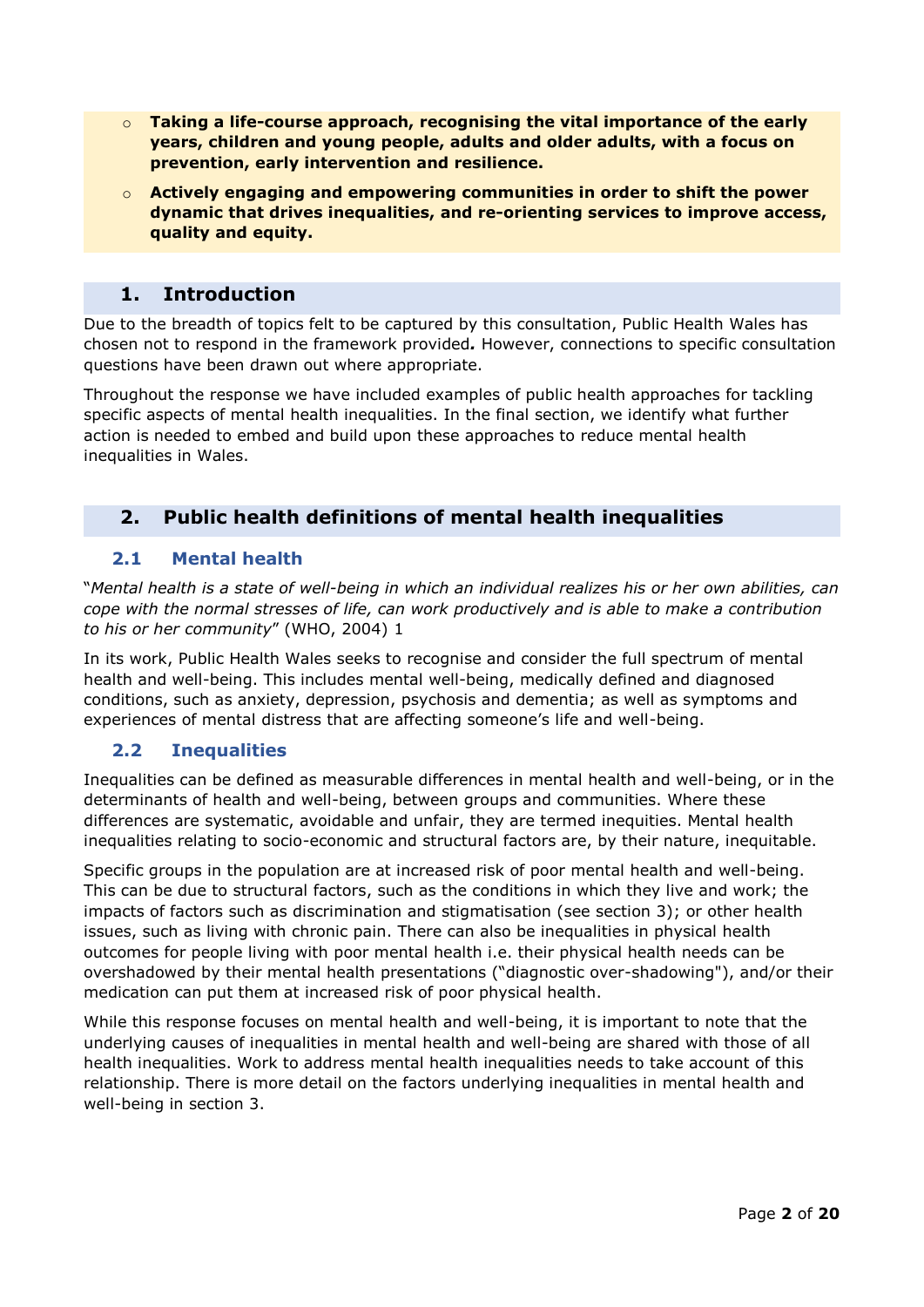# **3. Factors contributing to poor mental health in Wales**

#### *Q1: What factors contribute to worse mental health within these groups?*

We all have mental health and well-being, which is dynamic and affected – positively and negatively – by a range of factors such as social relationships, economic security, significant life events, community resources, the environment, our physical well-being, our ability to control key decisions that affect our life, our coping resources and more.

## **3.1 The wider determinants of health**

The term 'wider determinants' refers to the social, economic and environmental factors that influence mental health, well-being and inequalities. The WHO has described these as the five 'essential conditions', or building blocks, for a healthy life<sup>2</sup>:

- good-quality and accessible health services;
- income security and an appropriate, fair level of social protection;
- decent living conditions (including housing, communities and the wider environment);
- good social and human capital (including education and skills, trust and relationships);
- decent work and employment conditions.

The wider determinants of mental health also include discrimination and stigmatisation. Experience of this, for example, racism, is associated with worse mental health outcomes<sup>3</sup>.

## **Public health approach: mental health inequalities and work**

Unemployed people have a greater risk of poor mental health than those in employment<sup>4</sup>. People experiencing long-term health conditions or disability, younger people and those from our most socioeconomically deprived communities, are more likely to be unemployed. These groups are also more likely to be exposed to other factors that contribute to poor mental health and well-being, increasing their risk.

For those in employment, the nature of their work can also affect their mental health and well-being. Participation in fair work provides people with a sense of purpose, a sense of control in their lives, and means that people have money and resources for a healthy life for them and their families. This reduces psychological stress, can create a stepping-stone out of poverty and helps children have the best start in life. Fair work can also contribute to an economy of well-being, improving mental and physical outcomes for the whole population, including those most disadvantaged.

Poor mental health is one of the main reasons or staff sickness absence across the UK<sup>5</sup> (see also section on 4.1 on the impact of the COVID-19 pandemic). A review of the data related to employment in Wales, suggests that more workers are being pushed towards part-time and/or insecure work where they have to work harder for fewer rewards and with less job security<sup>6</sup>. Lower paid, 'precarious work' is typically characterised by insecurity of employment, poor psychosocial working conditions and worse mental health.

There is evidence that working conditions contributing to workplace mental health and wellbeing can be improved in a number of ways<sup>789</sup>. PHW's Healthy Working Wales programme, works with employers to prioritise mental health and well-being in their workplaces, assisting them to develop and deliver a strategic and coordinated programme of delivery. The programme supports organisations to embed a range of evidence-based criteria to ensure that fair work design and organisational culture drives positive mental health and well-being outcomes; that mental health is monitored across the organisation; and that line managers are trained to understand risk factors. In addition, Healthy Working Wales works with partners to signpost to tailored interventions across the organisation, for teams and for individual employees, ranging across the mental health and well-being continuum.

More broadly, supporting participation in fair work can help improve mental well-being for those working and for their families. Employers have a key role in improving access to fair work, as do many public sector and other bodies, including through socially responsible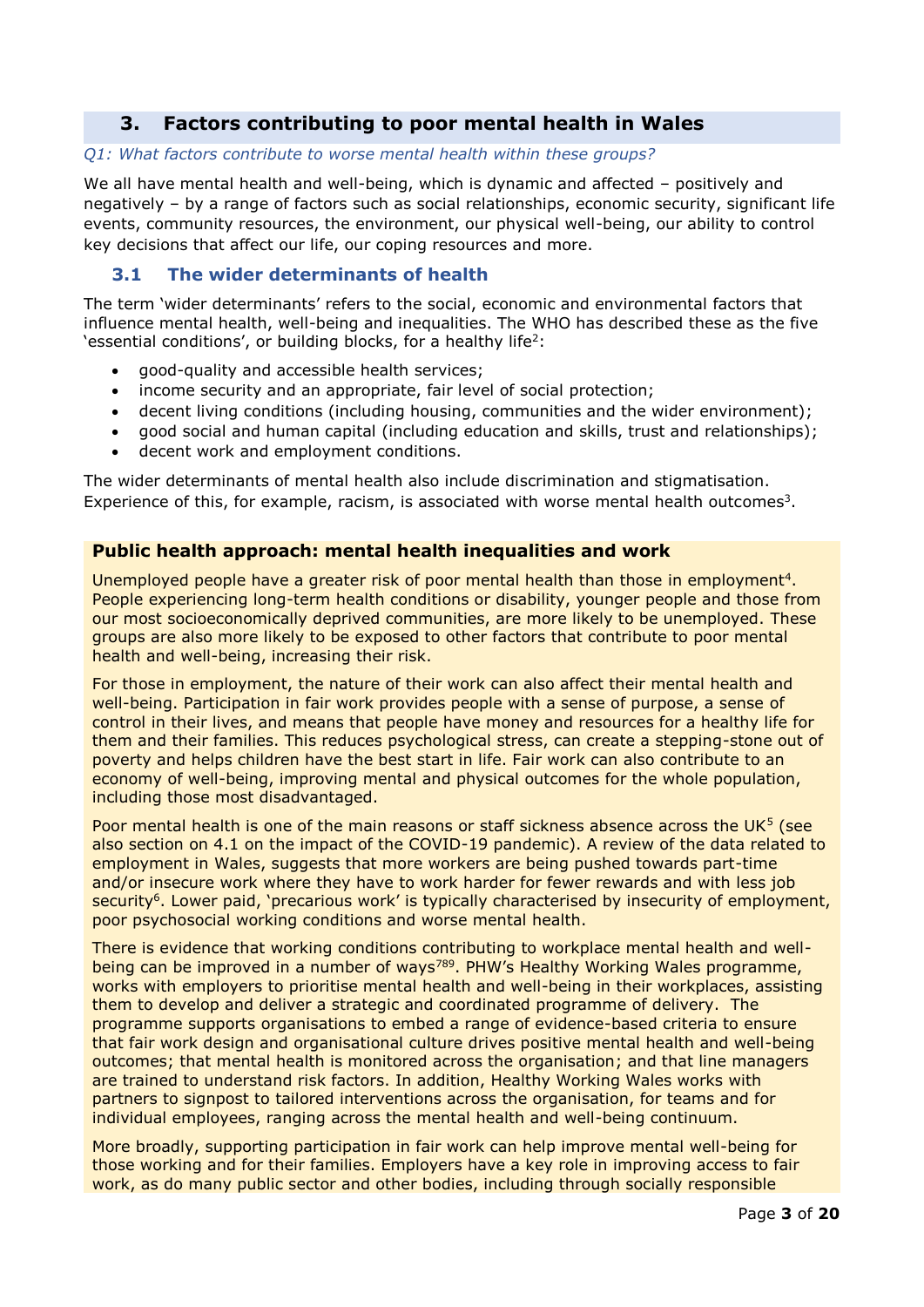procurement. Ensuring that jobs have decent pay (fair reward), involve employees, are flexible to their needs and provide healthy environments, can reduce the stress on individuals and families, and improve well-being. PHW has established an expert panel to help influence how participation in fair work can be improved in a way that improves health, well-being and equity.

#### **Public health approach: maximising the potential of the built and natural environments to improve mental health and well-being**

Working across sectors to enhance the built and natural environment provides important opportunities for reducing inequalities in mental health. For example, greener environments have been shown to promote mental health and well-being and these benefits are greatest for socioeconomically disadvantaged groups, with inequality in mental well-being narrower in deprived groups that have good access to greenspace, compared to those with less access<sup>10</sup>.

The Wales Health Impact Assessment Support Unit facilitates and supports engagement between public health, place making and planning in Wales.

The table below summarises some examples of the factors that influence mental health in Wales, such as low income, exposure to violence and abuse, loneliness, poor working conditions and social and gender inequalities. It also highlights the factors that can promote and protect mental health and well-being such as good parenting, equality, educational achievement and physical health $^{11}$ .

Inequalities arise when some people or communities experience increased exposure to the adverse factors and/or have less access to protective factors, making them more likely than others to experience poor mental health and well-being. Multiple disadvantage and vulnerability factors can have a cumulative impact on someone's health and well-being, increasing their risk or worsening their experience.

| Level         | <b>Adverse factors</b>            |   | <b>Protective factors</b>              |
|---------------|-----------------------------------|---|----------------------------------------|
|               | Low self-esteem                   | ↔ | Self-esteem, confidence                |
| Individual    | Cognitive/emotional immaturity    |   | to solve<br>Ability<br>problems<br>and |
| attributes    |                                   |   | manage stress or adversity             |
|               | Difficulties in communicating     |   | <b>Communication skills</b>            |
|               | Medical illness, substance use    |   | Physical health, fitness               |
|               | Loneliness, bereavement           | ↔ | Social support of family & friends     |
|               | Neglect, family conflict          | ↔ | Good parenting / family interaction    |
| Social        | Exposure to violence/abuse        | ↔ | Physical security and safety           |
| circumstances | Low income and poverty            | ↔ | <b>Economic security</b>               |
|               | Difficulties or failure at school | ↔ | Scholastic achievement                 |
|               | Work stress, unemployment         |   | Satisfaction and success at work       |
|               | Poor access to basic services     | ↔ | Equality of access to basic services   |
| Environmental | Injustice and discrimination      | ↔ | Social justice, tolerance, integration |
| factors       | Social and gender inequalities    | ↔ | Social and gender equality             |
|               | Exposure to war or disaster       |   | Physical security and safety           |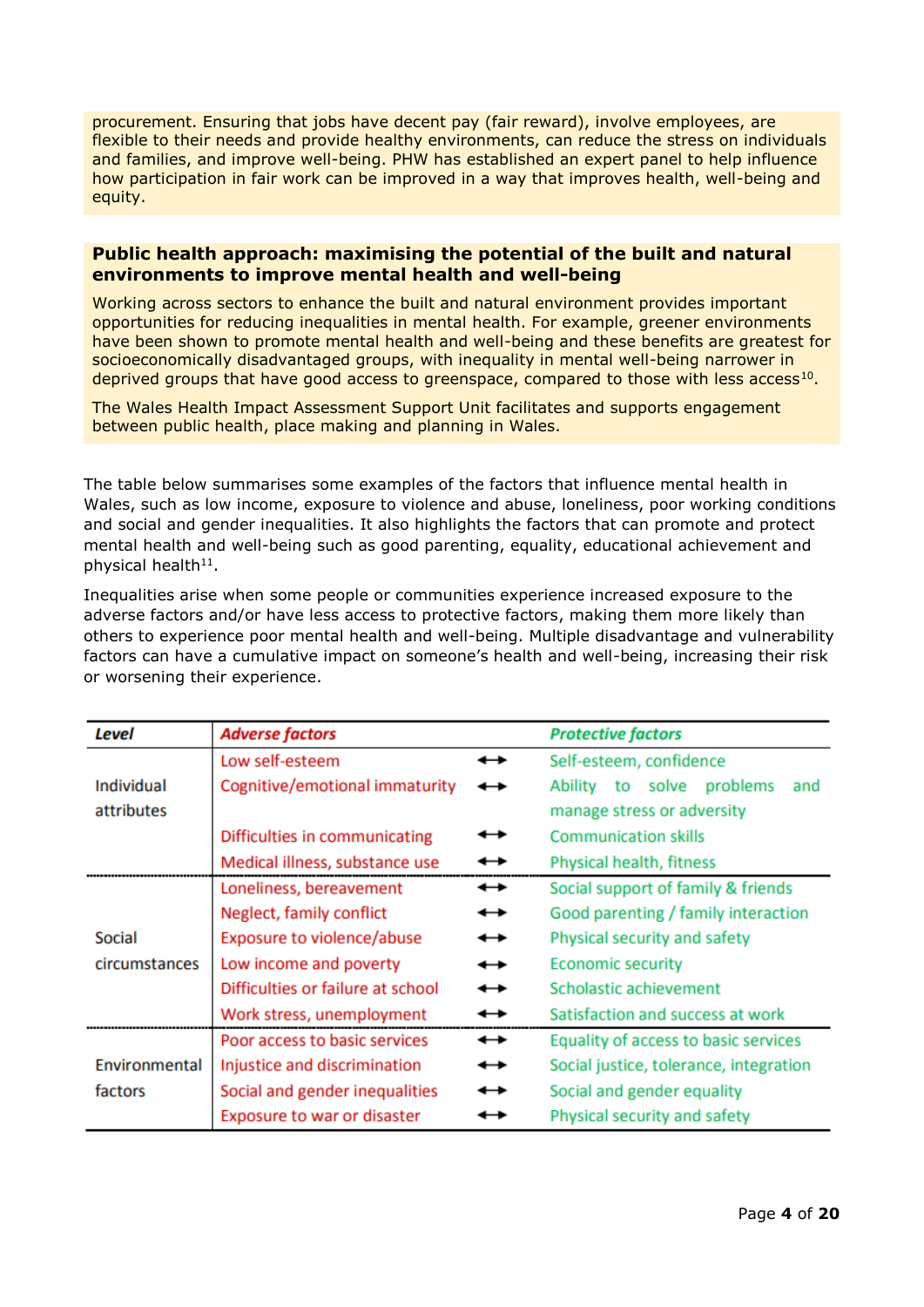## **Public health approach: recognising intersectional inequalities**

People in more marginalised communities can experience less access to protective factors to overcome adversity, leading to a higher risk of a negative social health outcome due to adverse childhood experiences. Public Health Wales has undertaken specific research in this area looking at the experience of refugee and asylum-seeking children as well as the impact of violence on migrant, asylum-seeking refugee women and girls. COVID-19 has exacerbated the inequality of access to support in these communities, as they often rely on community led support based on trust established through face-to-face contact. Public Health Wales worked with the Wales Strategic Migration Partnership and Jahee to produce a leaflet in six languages to provide information about where to access support $^{12}$ .

Poor physical health is a risk factor for poor mental health and well-being. In addition, there is a growing evidence that the "social and material conditions of daily life act through the mind to affect well-being and health"<sup>13</sup>, i.e. that poor mental health and well-being can have consequences for physical health (see Figure 1 below).



*Figure 1: Psychosocial pathways to physical and mental health inequalities (from PHE, 2017)<sup>14</sup>*

## **3.2 A life-course approach to understanding and addressing mental health inequalities**

The interaction between mental health and well-being and the underlying factors that can contribute to it can have compounding affects across the life-course. For example, mental health inequalities can drive physical health inequalities and affect wider social outcomes, such as poorer educational attainment and a lack of participation in work, which can further, negatively impact on mental health and well-being.

A life course approach can provide a framework for understanding and addressing the root causes of inequalities, where there are opportunities at different stages in life to promote mental well-being and for interventions to support people and reduce adverse impacts on mental health (Faculty of Public health / Mental Health Foundation 2016).

About 50% of lifetime mental illness starts before the age of 14 and 75% of lifetime mental illness starts by the mid-twenties<sup>15</sup>, making investment in childhood and adolescence fundamental to tackling mental health inequalities across the population for the long term<sup>16</sup>.

Action is needed across the life-course, encompassing early years, children and young people, adults and older adults. Within this, there is a consensus that giving every child the best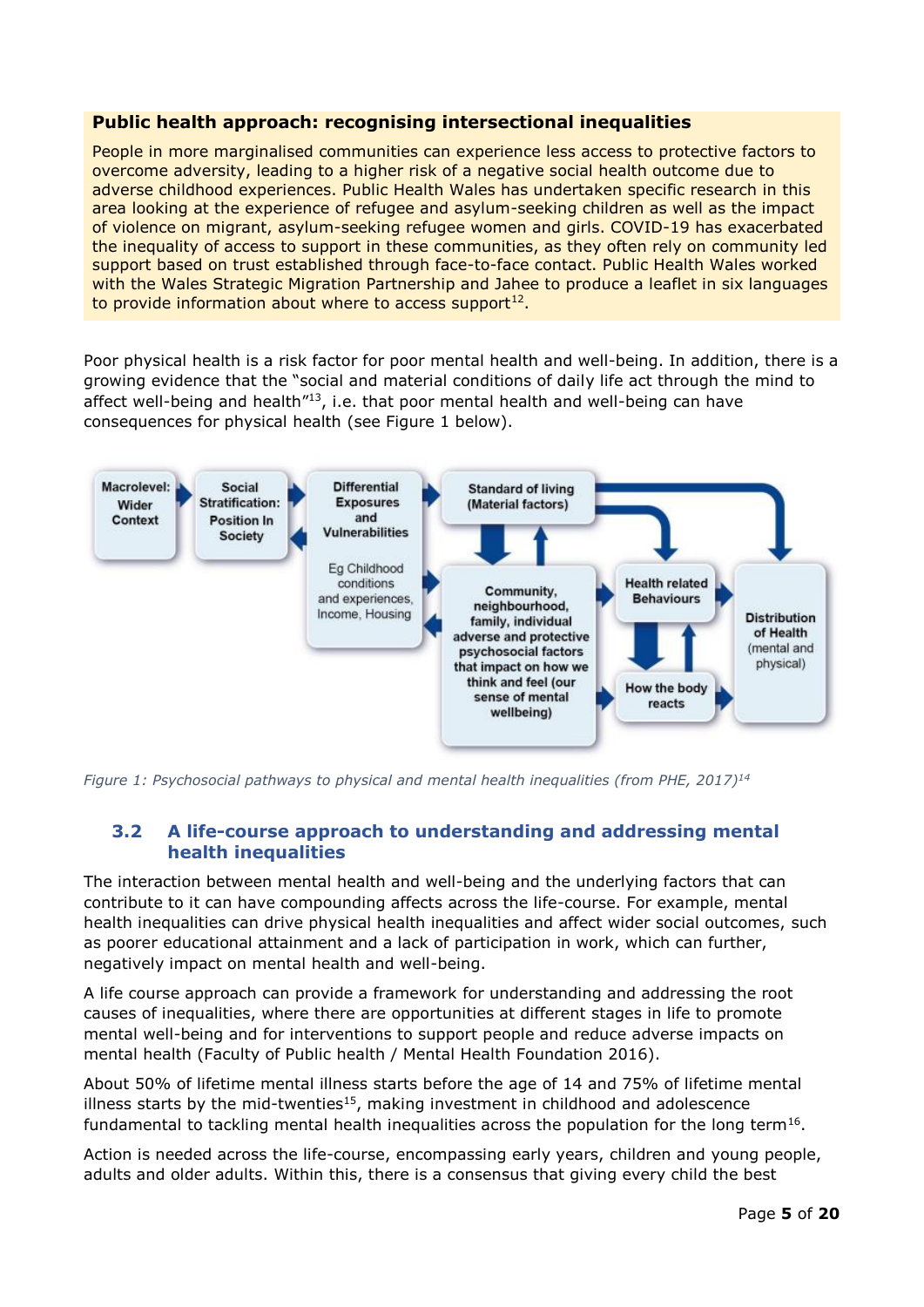possible start in life, including through support for parents, is fundamental to addressing inequalities in mental health $17$ .

## **Public health approach: focus on the First 1000 Days**

Social and emotional development in the early years builds the foundation for future mental well-being across the life-course. There is strong international evidence indicating that the first 1000 days – during pregnancy and up to a child's second birthday - is a critical time. Positive influences can have a lasting impact and improve outcomes across the life-course, while susceptibility to negative influences means that the origins of many inequalities in health lie in early childhood and before birth<sup>1819</sup>.

Infant mental health describes the development of a child's ability to experience, express and regulate emotions during the first 1000 days. Focussing our efforts on improving infant mental health is an example of taking a life-course approach to reducing inequalities and provides an opportunity to improve the mental health of a generation. Central to achieving this is giving children the opportunity to live and grow up in supportive and nurturing environments that build secure parent-child attachment.

Poor parental mental health can have a significant impact on children's development, health and well-being<sup>20</sup>. It is estimated that perinatal mental illness affects up to 1 in 5 new mothers, and that women from deprived areas and some ethnic minority groups are more at risk<sup>21</sup>. Health Visitors and Midwives play an important role in supporting parents with poor mental health and the development of secure parent-child attachment. However, to optimally tackle inequalities in outcomes these universal services need to be enabled to work flexibly and provide early intervention through additional visits (enhanced universal provision) when families as experiencing increased need.

In addition to parental mental health, work by the First 1000 Days programme at PHW specifically highlighted the importance of adopting a public health approach to parenting support<sup>22</sup>. Social, economic and structural factors can impact on parents' capacity and capability to thrive in their parenting role and support their child to have the best start in life. Action on these factors represents the next key step for reducing inequalities and improving outcomes in the first 1000 days and, as a result, across the life-course.

## **Public health approach: trauma and ACE informed organisations**

The Adverse Childhood Experiences (ACE) Support Hub is funded by Welsh Government and hosted by PHW<sup>a</sup>. It has established a centre of excellence for preventing ACEs, mitigating their impact and supporting those who have experienced ACEs and trauma. The Hub is looking to scale up this approach through collaboration with Traumatic Stress Wales to develop a Wales National Trauma Framework.

There is a need to understand the impact of ACEs and trauma across the life-course, for all ages, including the links to the wider determinants of health and opportunities to access protective factors at an individual, organisational and systems level. The Framework, and practical interventions such as the ACE Support Hub TrACE Toolkit, will help identify sources of resilience and to support peoples' access to them, based on need, and cognisant of historic, cultural and gendered experience.

One example of what has been shown to deliver positive change in this area is the research and development of trauma-informed approaches in Wales. This has included a literature review of trauma-informed terminology; the development of an animation to explain ACEs and trauma; and collaborative work with further and higher education and substance misuse services to develop Trauma and ACE informed organisations.

-

<sup>a</sup> More information about ACE Aware Wales can be found through their website: [https://aceawarewales.com](https://aceawarewales.com/)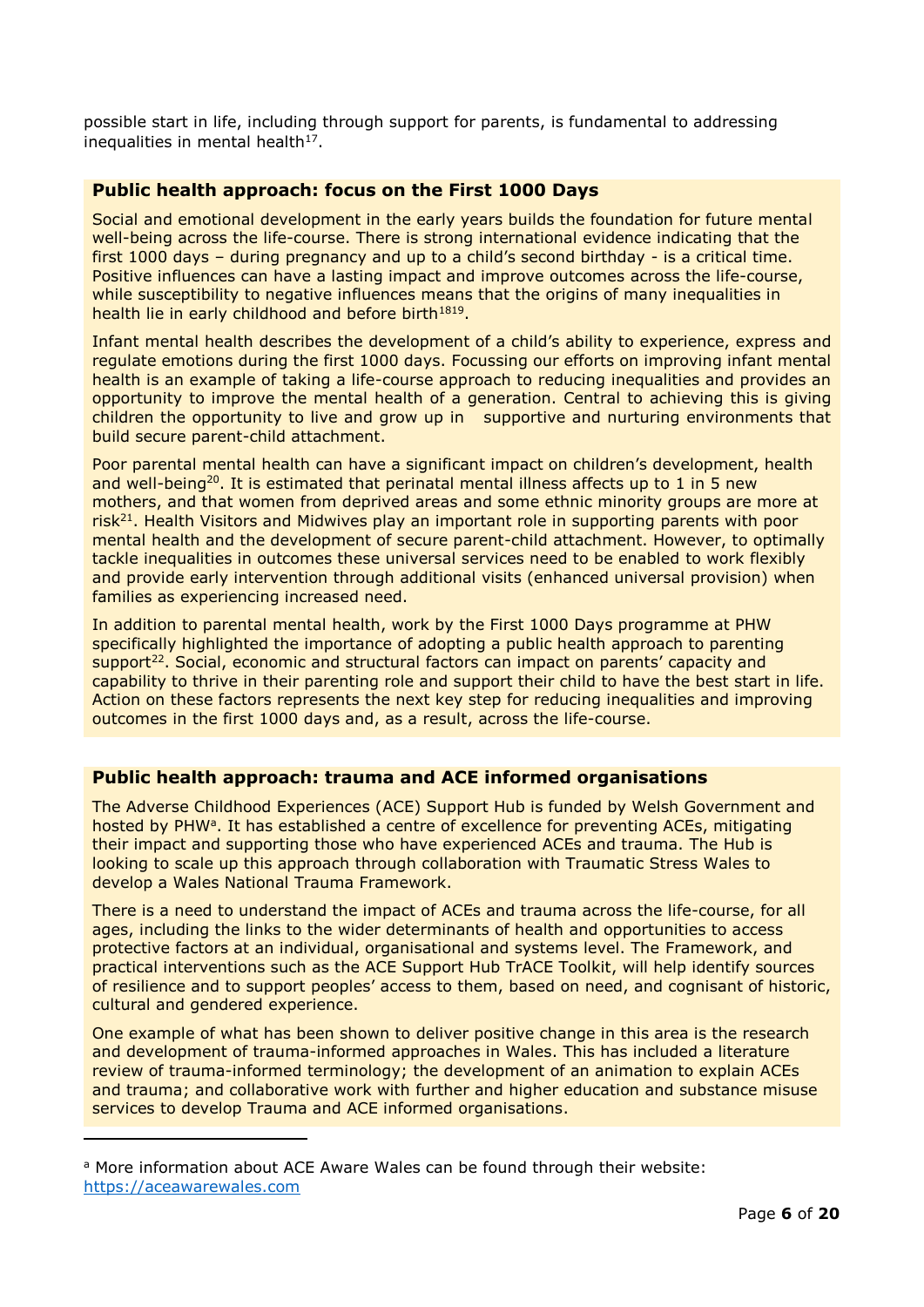# **4. Inequalities in mental health and well-being in Wales**

#### *Q1: Which groups of people are disproportionately affected by poor mental health in Wales?*

Evidence tells us that mental and substance use disorders are the second largest cause of "Years Lived with Disability" in Wales<sup>23</sup>. There is also evidence to show that some people, communities and population groups within Wales are more likely to experience poor mental health and well-being than others. Unfortunately, the data available only offers snapshots, rather than a comprehensive picture of the situation in Wales.

Whilst there is overlap in the risk factors for low mental well-being and mental health problems, there are some distinctions. The list below gives an overview of population groups that have been identified through a number of studies to experience inequalities in mental health problems specifically<sup>242526</sup>. Here we use this as indicative of who may be at increased risk alongside selected examples of evidence of the mental health and well-being inequalities experienced by these groups in Wales.

- **Socio-economic status**: People living on a low income, including children living in low income families; people in debt, living in fuel poverty, or poor quality housing; people who are unemployed; people living in rented or social housing; and people who are homeless or at risk of homelessness.
	- o In Wales, more than double the number of adults over 16 self-reported at least one mental health disorder in the most deprived fifth of the population compared to the least deprived in  $2019/20^{27}$ .
	- $\circ$  Between 2014 and 2018, people living in the most deprived fifth of communities in Wales were almost twice as likely to die by suicide than in the least deprived  $(15.0 \text{ in } 100,000 \text{ versus } 8.5 \text{ in } 100,000 \text{ people})^{28}.$
	- $\circ$  About one in four children aged 11-16 with low family affluence in Wales rate their life satisfaction below 6, compared to only one in 10 of those with high family affluence<sup>29</sup>; and nearly 10% fewer children aged 11-16 with low family affluence felt they had the emotional support they needed from their family when compared with those with high family affluence $30$ .
	- $\circ$  Life satisfaction is much higher in adults over 16 in Wales if they are in employment<sup>31</sup>.
- **Gender:** Women are more likely to experience common mental health problems and are specifically vulnerable in the perinatal period, with suicide being a leading cause of maternal mortality in a child's first year of life<sup>32</sup>. Men are more likely die from suicide, and have higher rates of substance misuse problems.
	- $\circ$  In Wales, the male suicide rate for 2020 in Wales was 16.7 per 100,000 compared to the female suicide rate of 4.3 per  $100,000^{33}$ .
- **Ethnicity**: Ethnicity data is poorly collected in Wales. However, analysis has shown that Black, Asian and Minority Ethnic (BAME) groups living in the UK are:
	- o more likely to be diagnosed with mental health problems
	- o more likely to be diagnosed and admitted to hospital
	- o more likely to experience a poor outcome from treatment
	- o more likely to disengage from mainstream mental health services, leading to social exclusion and a deterioration in their mental health.
	- $\circ$  In Wales, BAME people are less likely to be referred by a GP for support despite this leading to higher percentages than average later being admitted to hospital with chronic mental health problems $^{34}$ .
- **Sexuality**: Lesbian, gay, bisexual and transgender and questioning people (LGBTQ+).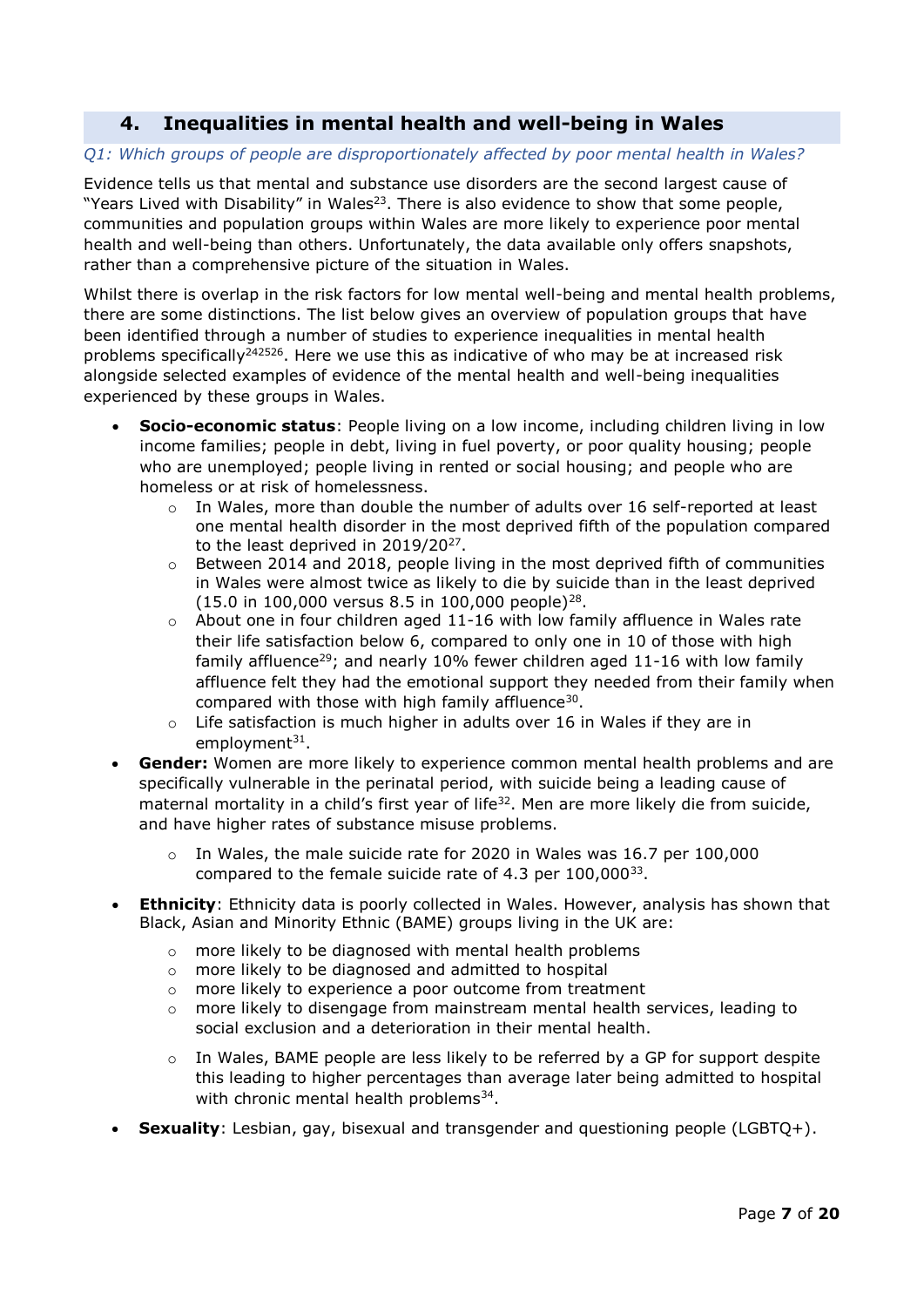- $\circ$  In the 2019/20 Student Health and Wellbeing Survey in Wales, pupils who identified as neither a boy or a girl had lower well-being scores and higher loneliness scores than those identifying as either boys or girls $35$ .
- $\circ$  A 2018 survey of 5,000 LGBTQ+ individuals across Wales, England and Scotland found that half (52%) had experienced depression in the previous 12 months and often faced discrimination in healthcare settings<sup>36</sup>.
- **Physical health and disabilities**: People with long-term physical health conditions and disabilities. This includes people with autism, who are estimated to be 9 times more likely to die by suicide than the general population<sup>37</sup>. Adults in the UK with a disability report poorer average well-being than people without a disability across all four domains of well-being indicators<sup>38</sup>.
	- $\circ$  40% of Deaf people experience mental health problems, which is twice that of individuals in hearing populations. Wales is the only UK country that does not provide a clear pathway or service to meet the needs of Deaf people experiencing poor mental health<sup>39</sup>.
- **Care settings**: Unpaid carers; older people in care homes; care experienced people (looked after children and care leavers)
	- $\circ$  Research undertaken by PHW shows poorer mental well-being of unpaid carers, which worsens with increasing intensity of care, and was affected by employment and education<sup>40</sup>.
- **Abuse and violence:** People who have experienced Adverse Childhood Experiences; and people who have experienced violence, abuse or bullying.
	- $\circ$  Individuals in Wales with four or more ACEs are 6 times more likely to have ever received treatment for mental illness and 16 times more likely to have ever used illicit substances compared to individuals with no  $ACEs<sup>41</sup>$ .
	- $\circ$  A Welsh Adverse Childhood Experiences Study showed that the prevalence of low mental well-being in adults increased with ACE count, rising from 14.2% of those reporting no ACEs to 41.1% of those with four or more ACEs. After adjustment for socio-demographics, the relationship between ACE count and low mental wellbeing remained with those experiencing four or more ACEs being nearly five times more likely (4.7) to have a low mental well-being than those with no  $ACEs<sup>42</sup>$ .
- **Criminality**: Offenders and people in prison.

Another population group whose vulnerability to poor mental health and well-being in Wales are those in **farming**<sup>43</sup> **and fishing**<sup>44</sup> **communities**. Specific research by PHW describes how the recent uncertainty and change created by Brexit, in conjunction with challenges these communities were already facing, has increased feelings of anxiety, distress and a lack of control. This work highlights the need to help prevent and protect these communities from uncertainty as much as possible, and outlines approaches that work to promote improved mental health and well-being and build resilience. PHW has previously detailed the relationships between individual and community resilience; showing that strengthening resilience can have positive impacts on mental health and well-being, but the wider context plays a critical role<sup>45</sup>.

# **4.1 Implications of the COVID-19 pandemic and future trends**

During the COVID-19 pandemic, a number of the factors linked with increased vulnerability to poor mental health have been exacerbated or exposed, and this has been borne out by people's experiences. Qualitative evidence suggests that during the pandemic, vulnerability rapidly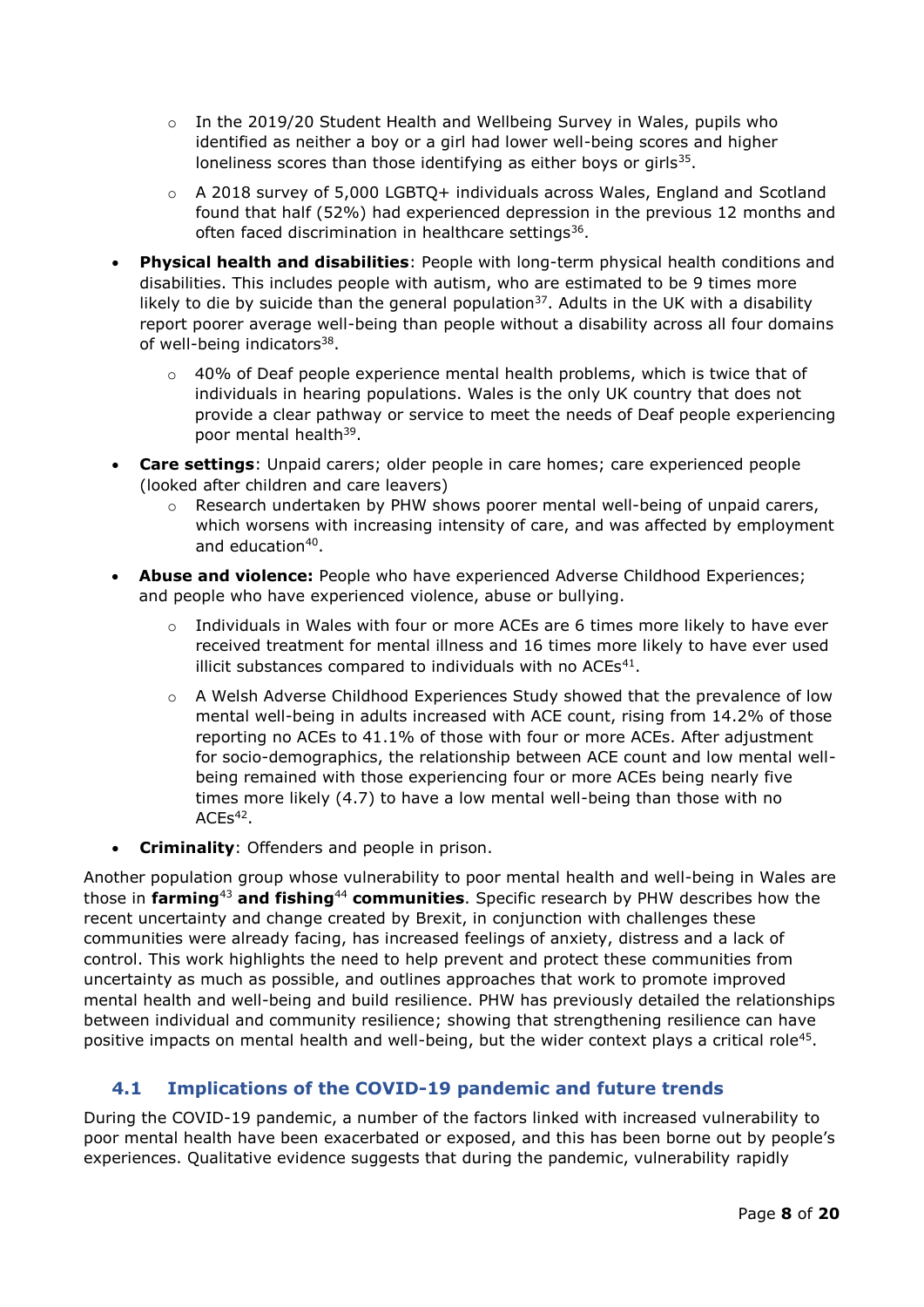arose, and was typically found to cluster together and be patterned along pre-existing lines of social inequality<sup>46</sup>.

Analysis in Wales suggests that young people, women, those on lower incomes and people from Black, Asian and ethnic minority backgrounds experienced a disproportionate impact on their mental health during the pandemic up to March 2021<sup>47</sup>. In particular, residents in Wales from Black, Asian and ethnic minority groups were more likely to feel very anxious and isolated, worry a lot about their mental health and worry a lot about losing their job than White residents during lockdown.

Analysis in May 2021 of evidence gathered by PHW through it's 'How are we doing in Wales?' surveys during the pandemic revealed that $48$ :

- More than 4 in 10 adults (42%) say their mental health is worse now than it was before the pandemic, equivalent to over 1 million people. Females and younger adults were more likely to report that their mental health had worsened.
- The proportion of adults worrying 'a lot' about their mental health and well-being rose from 13% in May 2020 to 31% in January 2021. Worry about mental health and well-being was greater in residents of more deprived communities, females and younger age groups.
- When asked in January 2021 whether, in general, the last 6 months of lockdown and other coronavirus restrictions had affected their quality of life, 22% of people said no, while 76% said it had made their quality of life worse and 3% said it had made it better<sup>49</sup>.

The increased worry and anxiety experienced during the pandemic is likely to have impacted on sleep quality, another key influence on mental health and well-being<sup>50</sup>.

Those who were asked to shield during the pandemic were more likely to have previous recorded history of mental health condition, and were more likely to seek treatment for mental health condition during the pandemic<sup>51.</sup> Further research is underway on the specific impact for children who were asked to shield, or live in shielding households.

Children and young people have also been disproportionately impacted by the COVID-19 pandemic, with poor mental health being identified as a significant risk factor in a recent report by the Violence Prevention Unit in Wales<sup>52</sup>. A Mental Well-being Impact Assessment of the impact of the pandemic on young people aged 10-24 is also due to be published shortly by PHW.

Healthy Working Wales commissioned research with employers across Wales in 2021 to discover the impact of the COVID-19 pandemic<sup>53</sup>. A key finding was that 'absences due to mental health issues and the long-term effect of COVID-19 on mental health was the largest concern for employers', 'despite individuals not often reporting issues'. The 2021 research found that employers felt the pandemic had exacerbated employee mental health issues in a number of ways, for example: anxiety, depression and low morale due to isolation, burnout and worries over job security.

The COVID-19 pandemic also demonstrated the unequal access to fair, work, compounding previous issues and raising new ones; some have been particularly affected, such as young people, older people, those from disadvantaged backgrounds, women, especially mothers, and ethnic minority groups.

Modelling analysis suggests that rising unemployment, without reparative interventions, could lead to the percentage of adults with mental health problems in Wales increasing gradually over 2020-2023 from 7.9% in 2019/20 to 10.9% in 2022/2<sup>54</sup> .

The inequalities in engagement in childcare and education by children and young people, as well as the economic consequences of the pandemic, are likely to have long-term implications for mental health and well-being in Wales and across the UK $^{55}$ .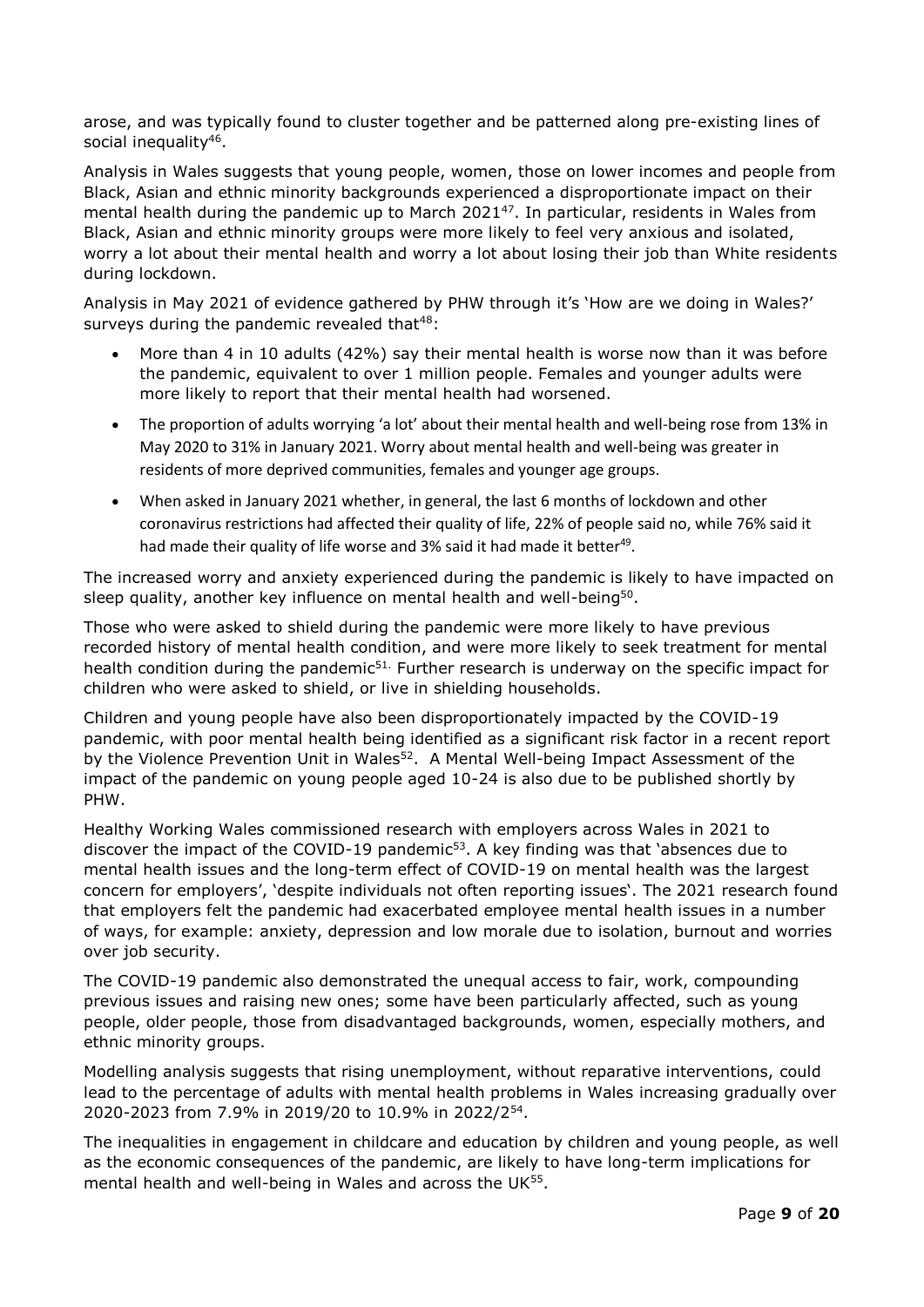A key issue on the horizon, that is already likely to be impacting on the mental health and wellbeing of people in Wales, is the 'cost of living crisis'. The impacts of increased energy prices, and the knock-on effects of this as well as inflation, is making it harder for people to keep their homes warm or purchase enough, healthy food for themselves and their families, among other impacts. These factors on their own would have negative impacts on mental health and wellbeing but will be further exacerbated by the stress and anxiety that comes with financial uncertainty<sup>56</sup>. Children living in poverty, people already on low incomes, and/or living in food and fuel poverty, will again be the worst hit after having also been exposed to some of the worst impacts of the COVID-19 pandemic, as set out above.

Other future trends and events that are likely to impact significantly on inequalities in mental health and well-being in Wales are climate change, population change and the changing nature of work. This is explored in more detail in a recent report jointly commissioned by PHW and the Future Generations Commissioner<sup>57</sup>. PHW is also due to publish a Health Impact Assessment on climate change that will highlight how people, particularly children and young people, are already experiencing negative impacts on their mental health and well-being due to anxiety and a perceived lack of agency.

# **5. Inequity in mental health services**

*Q2: For the groups identified, what are the barriers to accessing mental health services? How effectively can existing services meet their needs, and how could their experience of using mental health services be improved?*

In addition to inequity in Wales in the underlying causes of poor mental health and well-being, there is also likely to be inequity in access, experience and outcomes of Welsh mental health services. In terms of access, for example, there is evidence that certain population groups may be less likely to seek out support because it does not meet their social, cultural, religious or linguistic needs. Alternatively, they may have inappropriate assumptions made about the care they need based, for example, on their race<sup>58</sup>.

Once someone is receiving a service, it is not guaranteed that the way the service has been designed or delivered will ensure that they are as likely to benefit from it, or have as good an experience, as others. To address this it is vital to work with service users with lived experience and, in particular, those who are known to experience inequity, to co-design services and improve accessibility. The same co-design and community empowerment approaches should also be used to enable ongoing evaluation and improvement of mental health services. This reflects the aims of the Quality & Engagement Act, which will come into force in April 2023.

Research from PHW has highlighted variation in the use of mental health services among specific groups. For example, looking at mental health crisis events within acute healthcare services for children and young people, we have found a sharp linear social gradient, with those living in the most deprived areas being twice as likely to have a mental health crisis event in acute care than those living in the least deprived areas<sup>59</sup>.

To place these findings on inequalities in access to mental health services in the wider context of mental health needs and outcomes, more detailed, person-level linked data across services, including community care, is needed. The fact that a mental health core data set for community services is being developed is welcome. But more action is needed to link data from across the healthcare system so that the impact of services and policies aimed at tackling mental health inequalities can be evaluated (see section 6).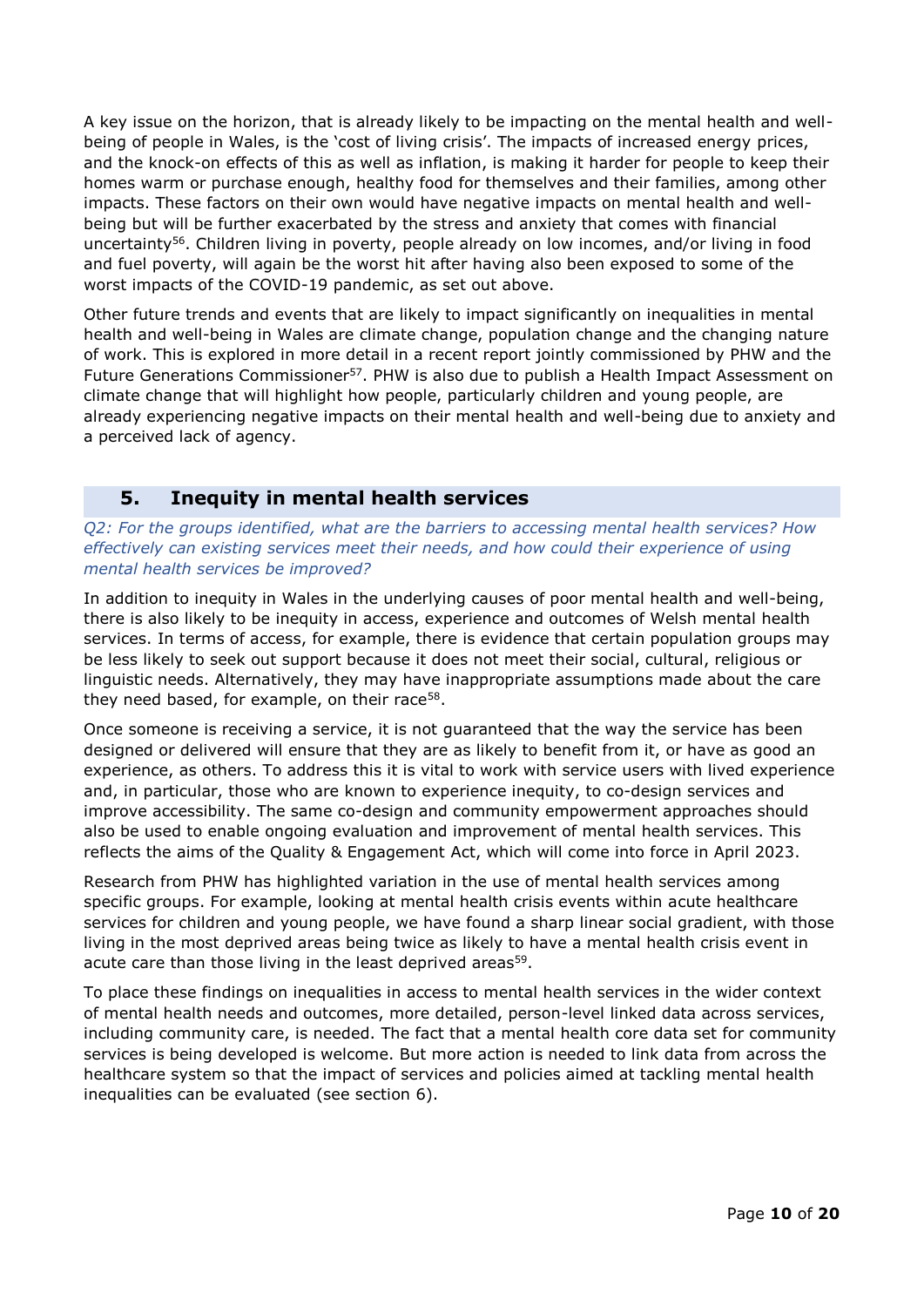#### **Public health approach: community engagement & empowerment to improve service design and accessibility**

Empowerment is more than the involvement, participation or engagement of communities<sup>60</sup>. Empowerment aims to enable people to take control of the actions and decisions that affect their lives<sup>61</sup>. Community empowerment that initiates greater individual and collective control is health promoting in its own right $6263$ . We know that empowerment also improves social relationships at the individual and population level<sup>64</sup>, and improves service development and delivery<sup>65</sup>.

Power is often referred to as the degree of control that individuals and communities have over their own lives. The amount of power that people feel they have is influenced by a wide range of factors, such as access to money, good education, good work, social status and availability of social support networks. Those experiencing poor mental health and well-being linked to these factors are therefore likely to also feel powerless. It is for this reason that to address inequalities in mental health and well-being it is necessary to work at altering the power imbalance that exists between an organisation, its professionals and its service users. PHW has developed 'Principles of Community Engagement for Empowerment' to support this approach<sup>66</sup>.

A crucial element of empowerment is to enable people to communicate in the way that is most useful to them. PHW has championed this approach in a number of ways, including: PHW has also

- Ensuring publicly available information on COVID-19 was provided in a variety of formats including, for the first time, the widespread use of Easy Read formats<sup>67</sup>.
- Promoting a British Sign Language version of ACTivate your life a free online course to support mental well-being<sup>68</sup>.
- Promoting an awareness of cultural competence and unconscious bias when proving mental health support<sup>69</sup>.
- Ensuring that all specialist resources are available in Welsh, e.g. Improvement Cymru's Guided Self-help Booklet Series<sup>70</sup>.

# **6. What further action is needed?**

*Q3: To what extent does Welsh Government policy recognize and address the mental health needs of these groups? Where are the policy gaps?*

*Q4: What further action is needed, by whom/where, to improve mental health and outcomes for the groups of people identified and reduce mental health inequalities in Wales?*

Addressing inequalities in mental health and well-being requires a focus on the full spectrum of public health approaches including: acting on the determinants of mental health inequalities, promoting mental well-being, preventing future mental health problems and recovery from mental health problems<sup>7172</sup>.

It also needs to be considered in the context of overcoming an historic lack of focus on this topic within research, population health surveillance, health care policy, workforce development, and health services provision<sup>737475</sup>. Achieving parity of esteem in Wales between physical health and well-being and mental health and well-being would be a significant step forward.

In this response, we have sought to identify specific examples of public health approaches to support tangible action on tackling inequalities in mental health and well-being. These include:

 Taking action on, and account of, the social, economic and environmental factors that influence mental health, well-being and inequalities (the wider determinants of health) and how they can interact with each other, and other factors such as discrimination, stigma and poor physical health, to have a cumulative, negative impact (intersectional inequalities).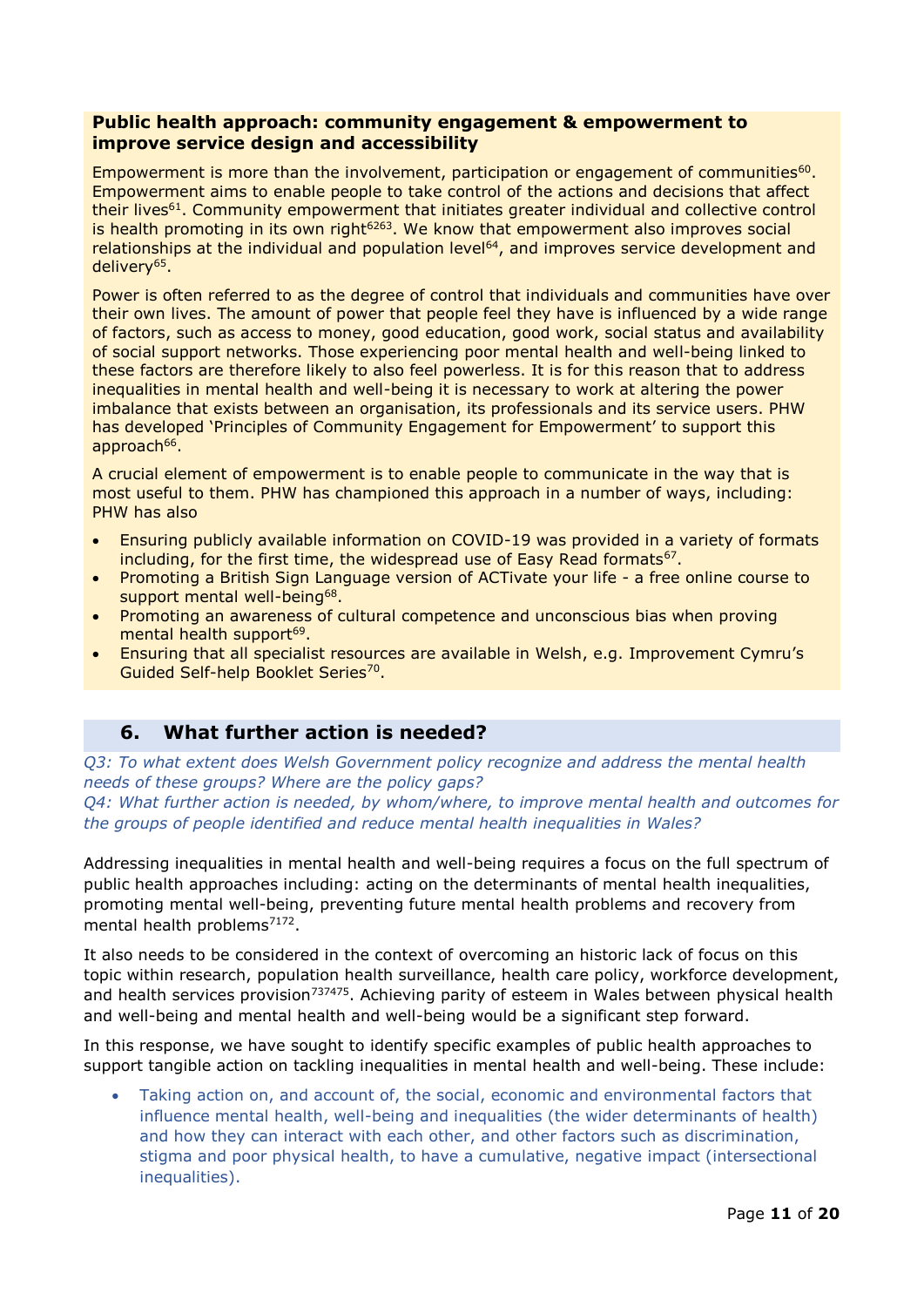- Taking a life-course approach, recognising the vital importance of the early years, children and young people, adults and older adults, with a focus on prevention, early intervention and resilience.
- Actively engaging and empowering communities in order to shift the power dynamic that drives inequalities, and re-orienting services to improve access, quality and equity.

Two additional, overarching public health approaches also require further action:

- Improving population-level data collection to support the design and evaluation of services and policies to ensure they are focused on prevention, meet need and deliver the intended outcomes;
- Embedding consideration of impacts on mental well-being as part of policy and investment decisions (Mental Health and Well-being in All Policies). This can be supported by implementation of the forthcoming health impact assessment regulations attached to the Public Health (Wales) Act 2017.

A broad range of current policy agendas in the Programme for Government provide opportunities to address inequalities in mental health and well-being, including the economic and education recovery programmes, climate change and nature recovery, socio-economic duty, investments in housing and tackling homelessness. Adopting a "Mental Health and Wellbeing in All Policies" approach across government would enable upstream action to ensure that policies across all sectors have maximum equitable positive impacts on mental health and wellbeing and avoid widening inequities.

We would hope and expect, given that they share many underlying causes and interactions, that significant progress on reducing mental health inequalities would also significantly reduce health inequalities in the round.

## **Public health approach: population-level data collection**

Alongside input from service users, high quality data on population mental health and wellbeing is essential for directing investment, and designing and evaluating policies, interventions and services in an evidenced based way to ensure proportionate investment relative to need<sup>76</sup>. Currently, effective policy responses to improving mental health and reducing inequalities in Wales are impeded by significant gaps in high quality and timely population data including:

- Community epidemiological surveys to identify: up to date prevalence data on the full range of conditions that affect mental health (e.g. anxiety, depression, PTSD, bipolar disorder etc.) across the life course; factors associated with higher risk of mental health problems; and demographic inequalities in who is receiving treatment
- Data on utilisation, experience and outcomes of mental health services across primary and secondary care (across the life-course), that enables analysis of equity of access and outcomes for example, by gender, age and ethnicity.

We welcome the development of a mental health core data set for community services as well as ongoing work to improve demographic monitoring and outcome data collection in Mental health services<sup>77</sup>. But in order to have a data-informed, public health approach to service design and evaluation, more action is needed to collect data on mental health service use and outcomes and to link that data with other information from across the healthcare system.

## **Public health approach: mental health and well-being in all policies**

Reducing inequalities in mental health requires action by the whole of government and across all sectors. It is important that all policies across all sectors ensure that their programmes do not widen inequities and consider how they can be reduced $^{78}$ .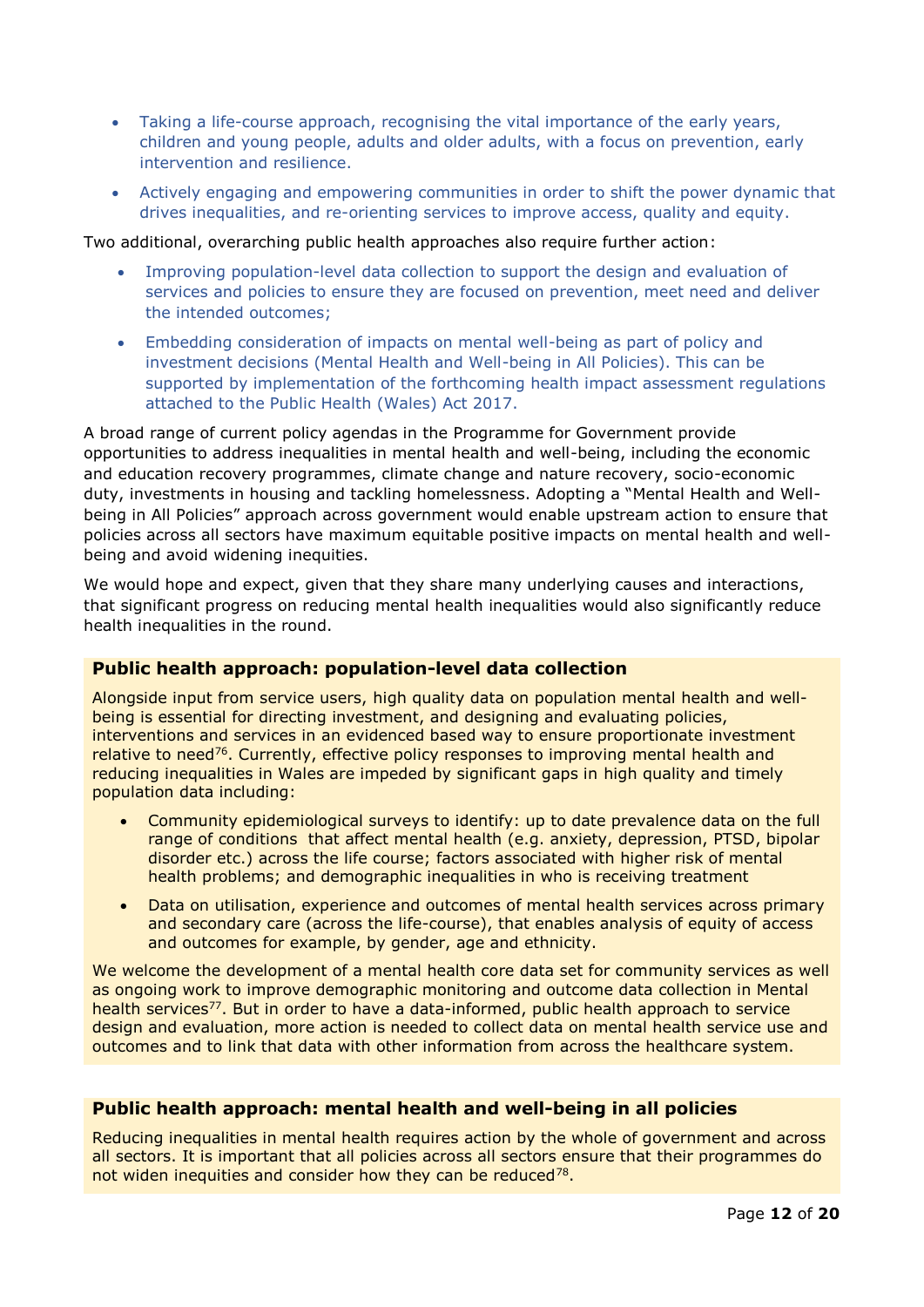Mental Health in All Policies (MHiAP) is a systematic approach "to promote population mental health and well-being and reduce inequalities by initiating and facilitating action within different non-health public policy areas". It also "reinforces the accountability of (all) policymakers for mental health impact"79.

Mental Well-being Impact Assessment provides a comprehensive framework to support MHiAP by systematically assessing the impact of policies, programmes and projects on the protective factors for mental well-being (control, resilience and community assets, and participation and  $inclusion$ ), social determinants, and population groups at risk of poor mental health $80$ . This leads to recommendations and actions to maximise positive impacts, prevent or mitigate negative impacts and identify ways to measure and monitor the impact on population mental health and well-being.

#### **Response prepared by:**

- Louisa Petchey, Senior Policy Specialist
- Sumina Azam, Consultant in Public Health, Policy, Research and International Development
- Julie Bishop, Director of Health Improvement
- Nerys Edmonds, Principal Health Impact Assessment Development Officer
- Rebecca Fogarty, Engagement & Collaboration Manager
- Andrea Gray, Mental Health Development Lead for Wales, Improvement Cymru
- Helen Green, Programme Manager, Equality and Diversity
- Karen Hodgson, Population Health Insights Lead, Research and Evaluation
- Ciarán Humphreys, Consultant in Public Health, Wider Determinants of Health
- Nathan Lester, Head of Observatory Analytical Team
- Rachel Lewis, Principal Public Health Practitioner
- Mary-Ann McKibben, Consultant in Public Health, Health Improvement
- Amy McNaughton, Consultant in Public Health, Health Improvement
- Carol Owen, Acting Head of Programmes, Health Improvement Division
- Emily van de Venter, Consultant in Health Improvement

#### **References:**

 $1$  Promoting mental health: concepts, emerging evidence, practice (2004). World Health Organisation. Available at: www.who.intlmental health/evidence/en/promoting mhh.pdf

 $<sup>2</sup>$  Health Equity Policy Tool: A framework to track policies for increasing health equity in the</sup> WHO European Region (2019). World Health Organisation. Available at: [https://www.euro.who.int/\\_\\_data/assets/pdf\\_file/0003/410457/FINAL-20190812-h1905-policy](https://www.euro.who.int/__data/assets/pdf_file/0003/410457/FINAL-20190812-h1905-policy-tool-en.pdf)[tool-en.pdf](https://www.euro.who.int/__data/assets/pdf_file/0003/410457/FINAL-20190812-h1905-policy-tool-en.pdf)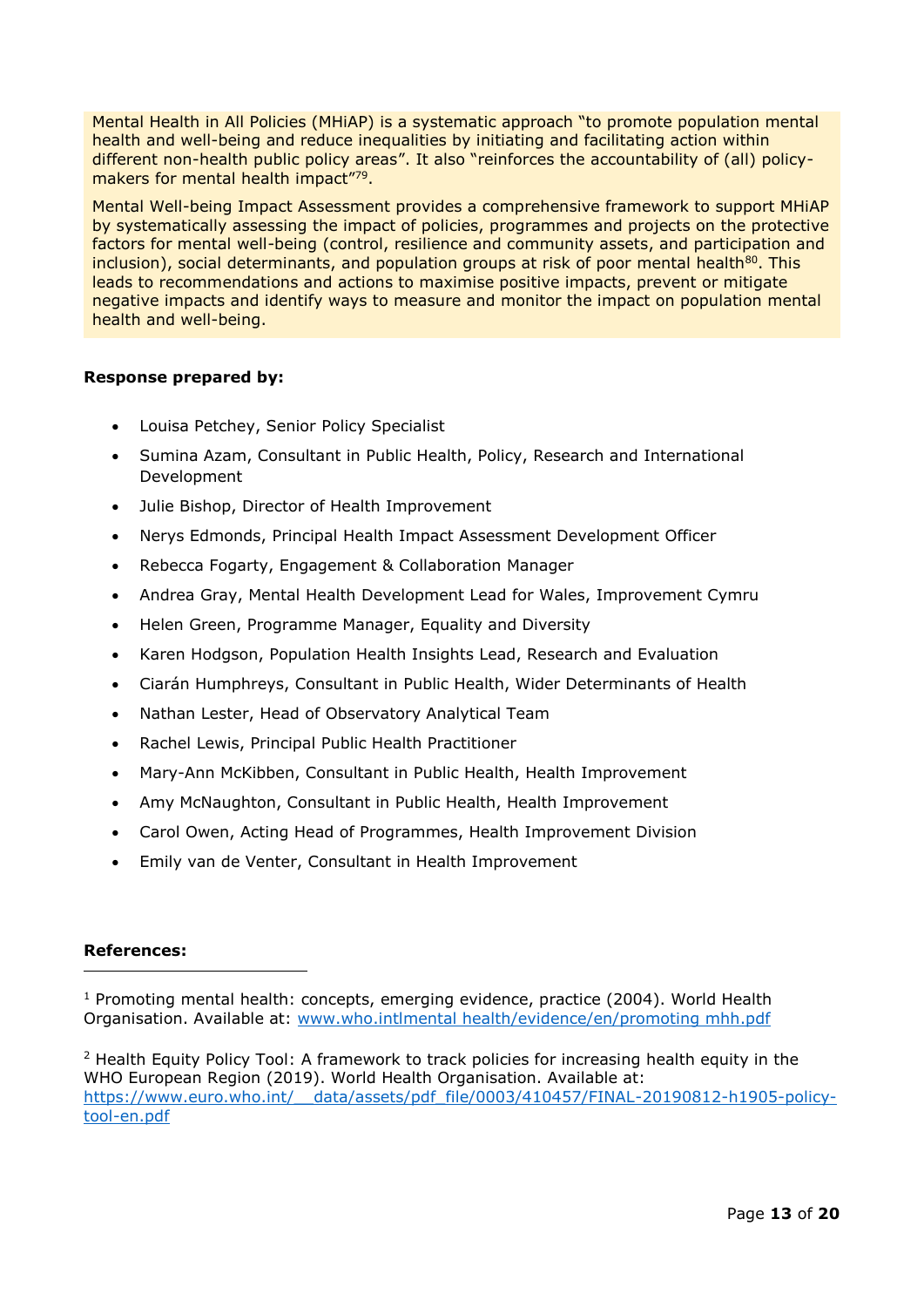<sup>3</sup> Paradies, Y; Ben, J; Denson, N; Elias, A; Priest, N; Pieterse, A; Gupta, A; Kelaher: M and Gee, G (2015). Racism as a Determinant of Health: A Systematic Review and Meta-Analysis. PLOS One, 10(9): e0138511. Available at: <https://www.ncbi.nlm.nih.gov/pmc/articles/PMC4580597/>

-

<sup>4</sup> Local action on health inequalities: Increasing employment opportunities and improving workplace health (2014). Public Health England. Health Equity Evidence Review 5. Available at: [https://assets.publishing.service.gov.uk/government/uploads/system/uploads/attachment\\_data](https://assets.publishing.service.gov.uk/government/uploads/system/uploads/attachment_data/file/356064/Review5_Employment_health_inequalities.pdf) [/file/356064/Review5\\_Employment\\_health\\_inequalities.pdf](https://assets.publishing.service.gov.uk/government/uploads/system/uploads/attachment_data/file/356064/Review5_Employment_health_inequalities.pdf)

<sup>5</sup> Sickness absence in the UK labour market: 2020. (2021) Office for National Statistics. Available at:

[https://www.ons.gov.uk/employmentandlabourmarket/peopleinwork/labourproductivity/articles](https://www.ons.gov.uk/employmentandlabourmarket/peopleinwork/labourproductivity/articles/sicknessabsenceinthelabourmarket/2020#sickness-absence-data) [/sicknessabsenceinthelabourmarket/2020#sickness-absence-data](https://www.ons.gov.uk/employmentandlabourmarket/peopleinwork/labourproductivity/articles/sicknessabsenceinthelabourmarket/2020#sickness-absence-data)

<sup>6</sup> Emmerson C, McKibben MA. The Work and Employment Landscape in Wales 2019-30 (2019). Public Health Wales. Awaiting publication.

 $<sup>7</sup>$  Brunton G, Dickson K, Khatwa M, Caird J, Oliver S, Hinds K, Thomas J. Developing evidence</sup> informed, employer-led workplace health (2016). University College London. Available at: [https://eppi.ioe.ac.uk/cms/Publications/Systematicreviews/Employer](https://eppi.ioe.ac.uk/cms/Publications/Systematicreviews/Employer-ledworkplacehealth/tabid/3672/Default.aspx)[ledworkplacehealth/tabid/3672/Default.aspx](https://eppi.ioe.ac.uk/cms/Publications/Systematicreviews/Employer-ledworkplacehealth/tabid/3672/Default.aspx)

<sup>8</sup> Mental health and employers: Refreshing the case for investment (2020). Deloitte. Available at: [https://www2.deloitte.com/content/dam/Deloitte/uk/Documents/consultancy/deloitte-uk](https://www2.deloitte.com/content/dam/Deloitte/uk/Documents/consultancy/deloitte-uk-mental-health-and-employers.pdf)[mental-health-and-employers.pdf](https://www2.deloitte.com/content/dam/Deloitte/uk/Documents/consultancy/deloitte-uk-mental-health-and-employers.pdf)

<sup>9</sup> Mental wellbeing at work (2009). National Institute for Health and Care excellence. Available at: [https://www.nice.org.uk/guidance/ph22/resources/mental-well-being-at-work-pdf-](https://www.nice.org.uk/guidance/ph22/resources/mental-well-being-at-work-pdf-1996233648325)[1996233648325](https://www.nice.org.uk/guidance/ph22/resources/mental-well-being-at-work-pdf-1996233648325) 

<sup>10</sup> Improving access to greenspace: A new review for 2020 (2020). Public Health England. Available at:

[https://assets.publishing.service.gov.uk/government/uploads/system/uploads/attachment\\_data](https://assets.publishing.service.gov.uk/government/uploads/system/uploads/attachment_data/file/904439/Improving_access_to_greenspace_2020_review.pdf) [/file/904439/Improving\\_access\\_to\\_greenspace\\_2020\\_review.pdf](https://assets.publishing.service.gov.uk/government/uploads/system/uploads/attachment_data/file/904439/Improving_access_to_greenspace_2020_review.pdf)

 $11$  Risks to mental health: An overview of vulnerabilities and risk factors (2012). World Health Organisation. Available at: [https://www.who.int/mental\\_health/mhgap/risks\\_to\\_mental\\_health\\_EN\\_27\\_08\\_12.pdf](https://www.who.int/mental_health/mhgap/risks_to_mental_health_EN_27_08_12.pdf)

<sup>12</sup> Covid-19 help for refugees and asylum seekers - multilingual booklet (2020). ACE Support Hub. Available at: [https://issuu.com/acesupporthub/docs/covid-](https://issuu.com/acesupporthub/docs/covid-19_multilingual_help_booklet__new2_)19\_multilingual\_help\_booklet\_new2

 $13$  Psychosocial pathways and health outcomes: informing action on health inequalities (2017). Public Health England & UCL Institute of Health Equity. Available at: [https://assets.publishing.service.gov.uk/government/uploads/system/uploads/attachment\\_data](https://assets.publishing.service.gov.uk/government/uploads/system/uploads/attachment_data/file/647709/Psychosocial_pathways_and_health_equity.pdf) [/file/647709/Psychosocial\\_pathways\\_and\\_health\\_equity.pdf](https://assets.publishing.service.gov.uk/government/uploads/system/uploads/attachment_data/file/647709/Psychosocial_pathways_and_health_equity.pdf)

<sup>14</sup> Health matters: reducing health inequalities in mental illness (2018). Public Health England. Available at: [https://www.gov.uk/government/publications/health-matters-reducing-health](https://www.gov.uk/government/publications/health-matters-reducing-health-inequalities-in-mental-illness/health-matters-reducing-health-inequalities-in-mental-illness)[inequalities-in-mental-illness/health-matters-reducing-health-inequalities-in-mental-illness](https://www.gov.uk/government/publications/health-matters-reducing-health-inequalities-in-mental-illness/health-matters-reducing-health-inequalities-in-mental-illness)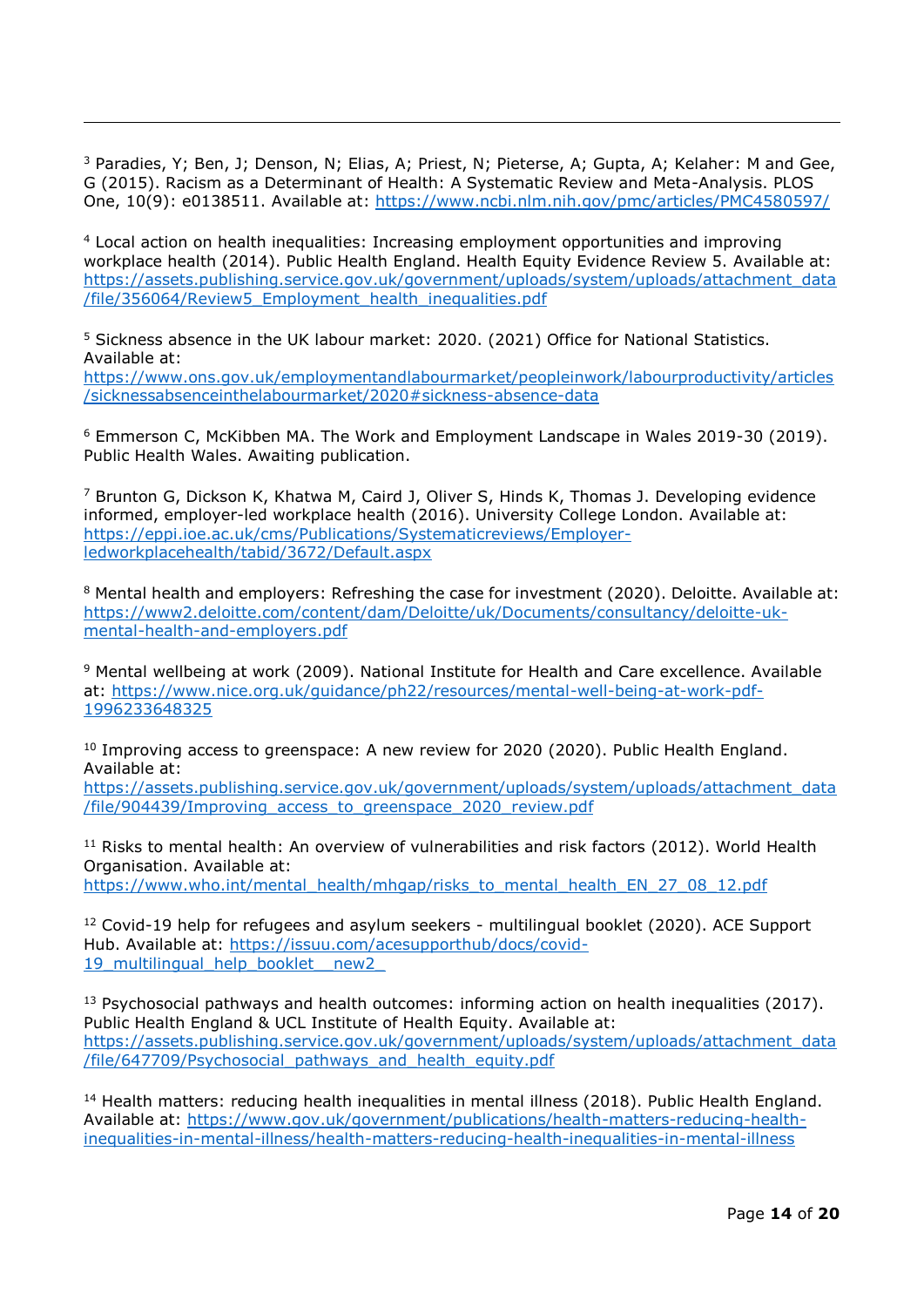<sup>15</sup> Kessler, R C et al. Age of onset of mental disorders; A review of recent literature (2007). Current Opinion in Psychiatry Jul;20(4):359-64. Available at: <https://pubmed.ncbi.nlm.nih.gov/17551351/>

-

 $16$  De Girolamo, G et al. Age of onset of mental disorders and use of mental health services: needs, opportunities and obstacles (2012). Epidemiol Psychiatr Sci. 2012 Mar;21(1):47-57. Available at:<https://pubmed.ncbi.nlm.nih.gov/22670412/>

<sup>17</sup> Social determinants of mental health (2014). World Health Organization and Calouste Gulbenkian Foundation. Available at:<https://www.who.int/publications/i/item/9789241506809>

 $18$  From Best Practices to Breakthrough Impacts: A science-based approach to building a more promising future for young children and families (2016). Center on The Developing Child, Harvard University. Available at: [http://www.developingchild.harvard.edu.](http://www.developingchild.harvard.edu/)

<sup>19</sup> Marmot, M. Fair Society, Healthy Lives, Strategic Review of Health Inequalities in England post 2010 (2010). UK Government Department of Health. Available at: [https://www.gov.uk/research-for-development-outputs/fair-society-healthy-lives-the-marmot](https://www.gov.uk/research-for-development-outputs/fair-society-healthy-lives-the-marmot-review-strategic-review-of-health-inequalities-in-england-post-2010)[review-strategic-review-of-health-inequalities-in-england-post-2010](https://www.gov.uk/research-for-development-outputs/fair-society-healthy-lives-the-marmot-review-strategic-review-of-health-inequalities-in-england-post-2010)

<sup>20</sup> Supporting the best start in life. Infant Mental Health Framework for Northern Ireland (2016). HSC Public Health Agency. Available at: [https://www.publichealth.hscni.net/publications/infant](https://www.publichealth.hscni.net/publications/infant-mental-health-framework-northern-ireland)[mental-health-framework-northern-ireland](https://www.publichealth.hscni.net/publications/infant-mental-health-framework-northern-ireland)

<sup>21</sup> Redshaw M & Henderson J. From antenatal to postnatal depression: associated factors and mitigating influences (2013). J Womens Health, 518-25. Available at: <https://pubmed.ncbi.nlm.nih.gov/23751165/>

<sup>22</sup> The First 1000 Days - A Complex System of Factors (2019). Public Health Wales.

<sup>23</sup> Health and its determinants in Wales (2018). Public Health Wales Observatory. Available at: [https://phw.nhs.wales/services-and-teams/observatory/data-and-analysis/health-and-its](https://phw.nhs.wales/services-and-teams/observatory/data-and-analysis/health-and-its-determinants-in-wales-2018/)[determinants-in-wales-2018/](https://phw.nhs.wales/services-and-teams/observatory/data-and-analysis/health-and-its-determinants-in-wales-2018/)

 $24$  Campion J. Public mental health: Evidence, practice and commissioning (2019). Royal Society for Public Health. Available at: [https://www.rsph.org.uk/our-work/policy/wellbeing/public](https://www.rsph.org.uk/our-work/policy/wellbeing/public-mental-health-evidence-practice-and-commissioning.html)[mental-health-evidence-practice-and-commissioning.html](https://www.rsph.org.uk/our-work/policy/wellbeing/public-mental-health-evidence-practice-and-commissioning.html)

<sup>25</sup> McManus S, Meltzer H, Brugha T, Bebbington P, Jenkins R. Adult Psychiatric Morbidity in England (2007). The Health & Social Care Information Centre, Social Care Statistics. Available at: [https://files.digital.nhs.uk/publicationimport/pub02xxx/pub02931/adul-psyc-morb-res-hou](https://files.digital.nhs.uk/publicationimport/pub02xxx/pub02931/adul-psyc-morb-res-hou-sur-eng-2007-rep.pdf)[sur-eng-2007-rep.pdf](https://files.digital.nhs.uk/publicationimport/pub02xxx/pub02931/adul-psyc-morb-res-hou-sur-eng-2007-rep.pdf)

<sup>26</sup> McManus S, Bebbington P, Jenkins R, Brugha T. (eds.) Mental health and wellbeing in England: Adult Psychiatric Morbidity Survey 2014 (2016). NHS Digital. Available at: https://files.digital.nhs.uk/pdf/g/3/mental\_health\_and\_wellbeing\_in\_england\_full\_report.pdf

 $27$  Adult general health and illness by WIMD deprivation quintile (2019/20) National Survey for Wales. General health and illness by WIMD deprivation quintile, 2016-17 to 2019-20. Available at: [https://statswales.gov.wales/Catalogue/National-Survey-for-Wales/Population-Health/Adult](https://statswales.gov.wales/Catalogue/National-Survey-for-Wales/Population-Health/Adult-general-health-and-illness/genhealthillness-by-wimddeprivation)[general-health-and-illness/genhealthillness-by-wimddeprivation](https://statswales.gov.wales/Catalogue/National-Survey-for-Wales/Population-Health/Adult-general-health-and-illness/genhealthillness-by-wimddeprivation)

<sup>28</sup> Public Health Outcomes Framework (2019). Public Health Wales Observatory, Public Health Wales. Available at: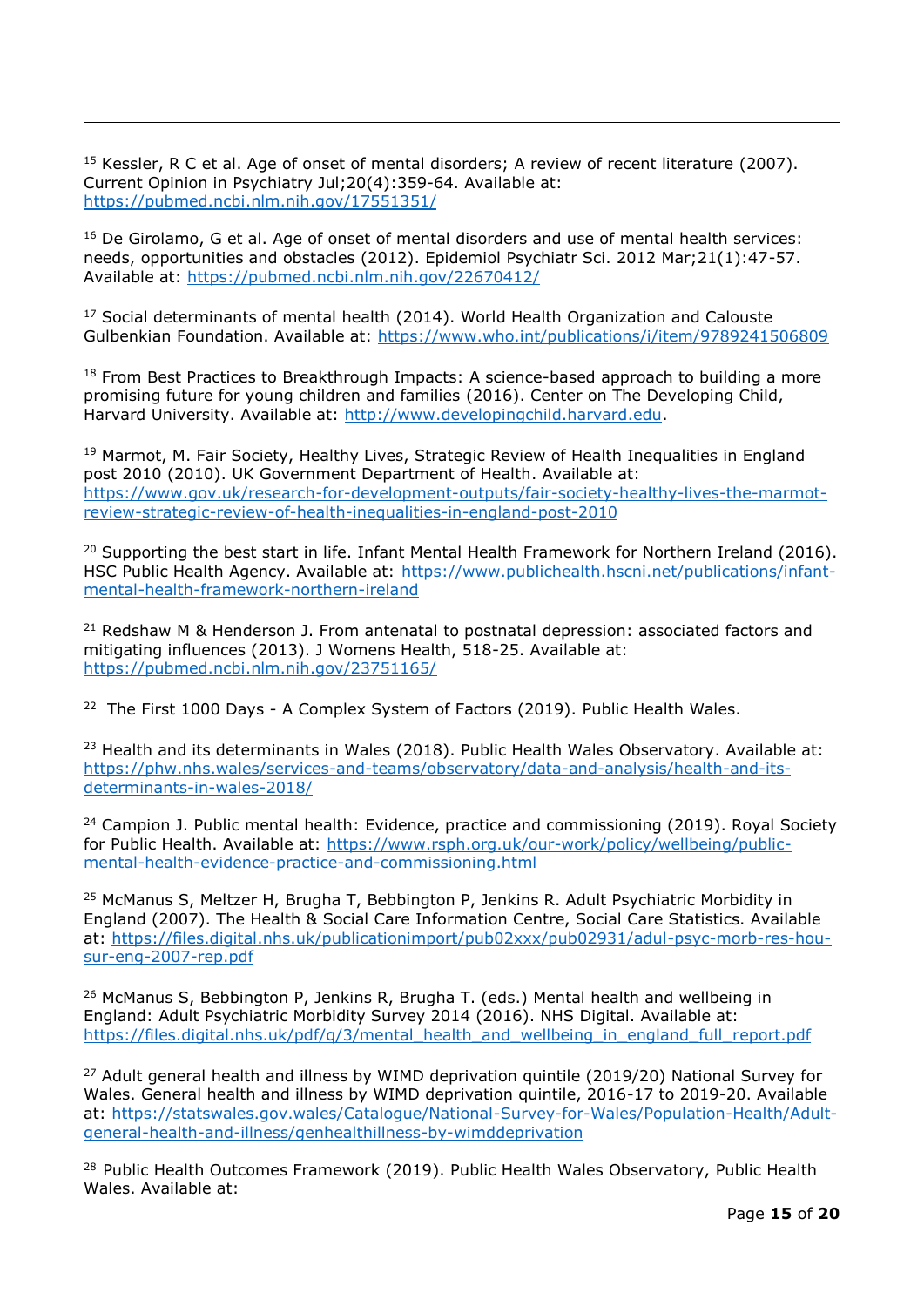[https://public.tableau.com/app/profile/publichealthwalesobservatory/viz/PHOF2017Characteristi](https://public.tableau.com/app/profile/publichealthwalesobservatory/viz/PHOF2017Characteristics-Area/Area) [cs-Area/Area](https://public.tableau.com/app/profile/publichealthwalesobservatory/viz/PHOF2017Characteristics-Area/Area)

-

<sup>29</sup> Page N, Hewitt G, Young H, Moore G, and Murphy S. Student Health and Wellbeing in Wales: Report of the 2019/20 School Health Research Network Student Health and Wellbeing Survey (2021). School Health Research Network, Cardiff University and Welsh Government. Available at: [https://www.shrn.org.uk/wp-content/uploads/2021/08/SHRN-NR-FINAL-23\\_03\\_21-en-](https://www.shrn.org.uk/wp-content/uploads/2021/08/SHRN-NR-FINAL-23_03_21-en-AMENDED06.08.21.pdf)[AMENDED06.08.21.pdf](https://www.shrn.org.uk/wp-content/uploads/2021/08/SHRN-NR-FINAL-23_03_21-en-AMENDED06.08.21.pdf)

<sup>30</sup> Page N, Hewitt G, Young H, Moore G, and Murphy S. Student Health and Wellbeing in Wales: Report of the 2019/20 School Health Research Network Student Health and Wellbeing Survey (2021). School Health Research Network, Cardiff University and Welsh Government. Available at: [https://www.shrn.org.uk/wp-content/uploads/2021/08/SHRN-NR-FINAL-23\\_03\\_21-en-](https://www.shrn.org.uk/wp-content/uploads/2021/08/SHRN-NR-FINAL-23_03_21-en-AMENDED06.08.21.pdf)[AMENDED06.08.21.pdf](https://www.shrn.org.uk/wp-content/uploads/2021/08/SHRN-NR-FINAL-23_03_21-en-AMENDED06.08.21.pdf)

<sup>31</sup> Mental Wellbeing in Wales (2020). Public Health Wales Observatory, Public Health Wales. Available at: [https://phw.nhs.wales/services-and-teams/observatory/data-and-analysis/mental](https://phw.nhs.wales/services-and-teams/observatory/data-and-analysis/mental-wellbeing-in-wales-2020/)[wellbeing-in-wales-2020/](https://phw.nhs.wales/services-and-teams/observatory/data-and-analysis/mental-wellbeing-in-wales-2020/)

<sup>32</sup> Howard L M & Khalifeh, H. Perinatal mental health: a review of progress and challenges (2020). World Psychiatry. 2020 Oct; 19(3): 313–327. Available at: <https://www.ncbi.nlm.nih.gov/pmc/articles/PMC7491613/>

<sup>33</sup> Latest suicide data. Samaritans. Available at: [https://www.samaritans.org/wales/about](https://www.samaritans.org/wales/about-samaritans/research-policy/suicide-facts-and-figures/latest-suicide-data/)[samaritans/research-policy/suicide-facts-and-figures/latest-suicide-data/](https://www.samaritans.org/wales/about-samaritans/research-policy/suicide-facts-and-figures/latest-suicide-data/)

<sup>34</sup> BME Mental Health. Diverse Cymru. Available at: [https://www.diversecymru.org.uk/bme](https://www.diversecymru.org.uk/bme-mental-health/?doing_wp_cron=1644957661.1347069740295410156250)[mental-health/?doing\\_wp\\_cron=1644957661.1347069740295410156250](https://www.diversecymru.org.uk/bme-mental-health/?doing_wp_cron=1644957661.1347069740295410156250)

<sup>35</sup> Student Health and Wellbeing in Wales: Report of the 2019/20 School Health Research Network Student Health and Wellbeing Survey (2021). School Health Research Network. Available at: [https://www.shrn.org.uk/wp-content/uploads/2021/03/SHRN-NR-FINAL-](https://www.shrn.org.uk/wp-content/uploads/2021/03/SHRN-NR-FINAL-23_03_21-en.pdf)[23\\_03\\_21-en.pdf](https://www.shrn.org.uk/wp-content/uploads/2021/03/SHRN-NR-FINAL-23_03_21-en.pdf)

<sup>36</sup> LGBT in Britain - Health Report (2018). Stonewall. Available at: <https://www.stonewall.org.uk/resources/lgbt-britain-health-2018>

<sup>37</sup> Personal tragedies, public crisis: The urgent need for a national response to early death in autism (2021). Autistica. Available at: [https://www.autistica.org.uk/downloads/files/Personal](https://www.autistica.org.uk/downloads/files/Personal-tragedies-public-crisis-ONLINE.pdf)[tragedies-public-crisis-ONLINE.pdf](https://www.autistica.org.uk/downloads/files/Personal-tragedies-public-crisis-ONLINE.pdf) 

<sup>38</sup> Outcomes for disabled people in the UK: 2021 (2021). Office for National Statistics. Available at:

[https://www.ons.gov.uk/peoplepopulationandcommunity/healthandsocialcare/disability/articles/](https://www.ons.gov.uk/peoplepopulationandcommunity/healthandsocialcare/disability/articles/outcomesfordisabledpeopleintheuk/latest#well-being) [outcomesfordisabledpeopleintheuk/latest#well-being](https://www.ons.gov.uk/peoplepopulationandcommunity/healthandsocialcare/disability/articles/outcomesfordisabledpeopleintheuk/latest#well-being)

<sup>39</sup> Terry, J., Redfern, P., Bond, J., Fowler-Powe, M., Booth, C. Deaf People Wales: Hidden Inequality (2021). All Wales Deaf Mental Health and Well-being Group. Available at: [https://www.swansea.ac.uk/media/Deaf-People-Wales\\_hidden-inequality-2021.pdf](https://www.swansea.ac.uk/media/Deaf-People-Wales_hidden-inequality-2021.pdf)

<sup>40</sup> Huang F, Bentley L, Cai Y, Hodgson K, Song J and Davies AR. Unpaid carers in Wales: The determinants of mental wellbeing (2021). Public Health Wales. Available at: [https://phw.nhs.wales/publications/publications1/unpaid-carers-in-wales-the-determinants-of](https://phw.nhs.wales/publications/publications1/unpaid-carers-in-wales-the-determinants-of-mental-wellbeing/)[mental-wellbeing/](https://phw.nhs.wales/publications/publications1/unpaid-carers-in-wales-the-determinants-of-mental-wellbeing/)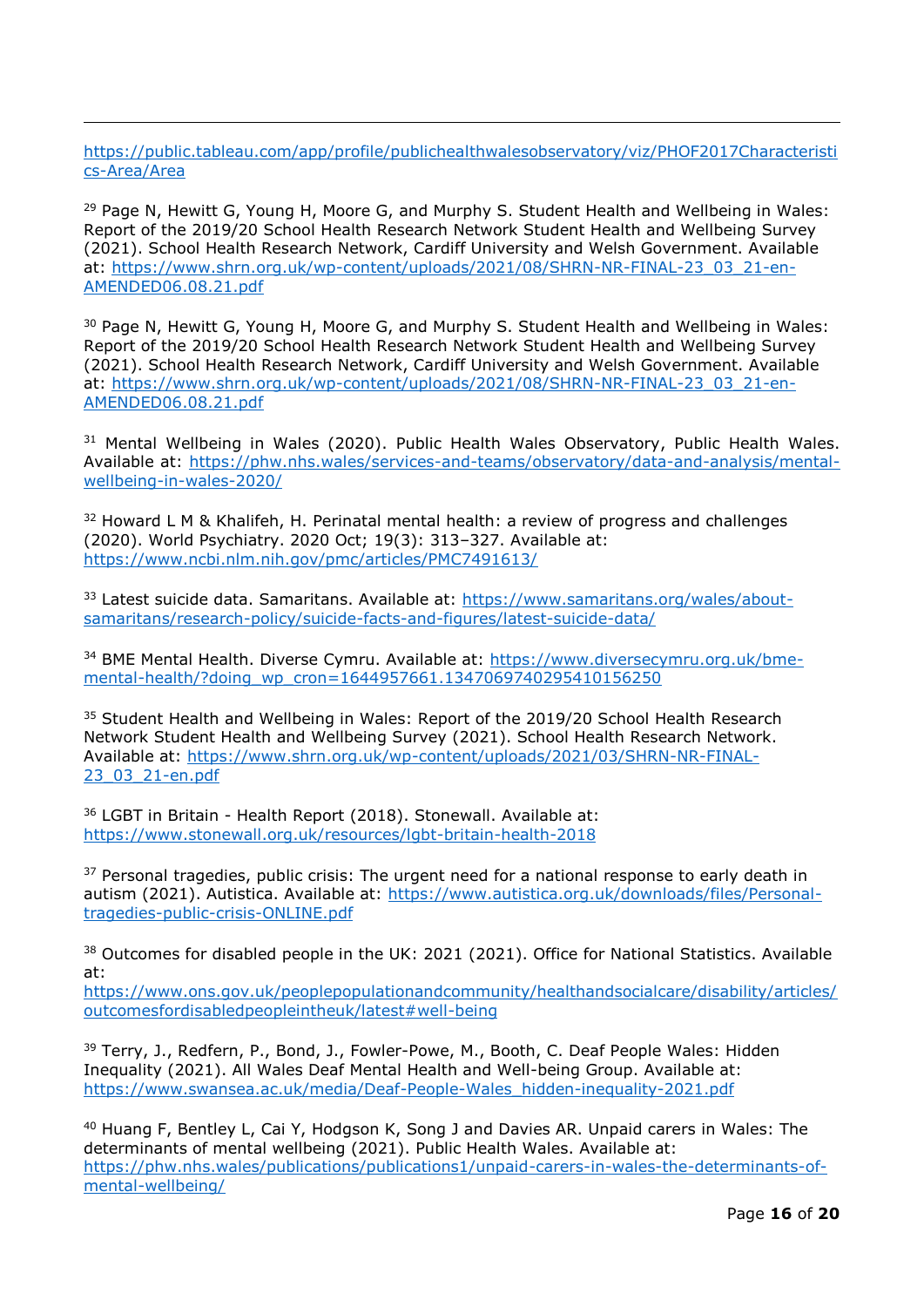<sup>41</sup> Di Lemma L.C.G., Davies A.R., Ford K., Hughes K., Homolova L., Gray B and Richardson G. Responding to Adverse Childhood Experiences: An evidence review of interventions to prevent and address adversity across the life course (2019). Public Health Wales. Available at: [http://www.wales.nhs.uk/sitesplus/documents/888/RespondingToACEs\\_PHW2019\\_english%20](http://www.wales.nhs.uk/sitesplus/documents/888/RespondingToACEs_PHW2019_english%20%28002%29.pdf) [%28002%29.pdf](http://www.wales.nhs.uk/sitesplus/documents/888/RespondingToACEs_PHW2019_english%20%28002%29.pdf)

-

<sup>42</sup> Adverse Childhood Experiences and their association with Mental Well-being in the Welsh adult population (2016). Public Health Wales. Available at: [https://phw.nhs.wales/files/aces/ace-and-their-association-with-mental-well-being-in-the](https://phw.nhs.wales/files/aces/ace-and-their-association-with-mental-well-being-in-the-welsh-adult-population-pdf/)[welsh-adult-population-pdf/](https://phw.nhs.wales/files/aces/ace-and-their-association-with-mental-well-being-in-the-welsh-adult-population-pdf/) 

<sup>43</sup> Davies AR, Homolova L, Grey CNB, Fisher J, Burchett N, Kousoulis A. Supporting farming communities at times of uncertainty: an action framework to support the mental health and well-being of farmers and their families (2019). Public Health Wales. Available at: [https://www.mentalhealth.org.uk/sites/default/files/Supporting-farming-communities-at-times](https://www.mentalhealth.org.uk/sites/default/files/Supporting-farming-communities-at-times-of-uncertainty.pdf)[of-uncertainty.pdf](https://www.mentalhealth.org.uk/sites/default/files/Supporting-farming-communities-at-times-of-uncertainty.pdf)

<sup>44</sup> Homolova L, Grey C, Burchett N, Davies AR. Building resilience in the fishing sector in Wales (2020). Public Health Wales & Mental Health Foundation. Available at: [https://phw.nhs.wales/publications/publications1/building-resilience-in-the-fishing-sector-in](https://phw.nhs.wales/publications/publications1/building-resilience-in-the-fishing-sector-in-wales-english/)[wales-english/](https://phw.nhs.wales/publications/publications1/building-resilience-in-the-fishing-sector-in-wales-english/)

<sup>45</sup> Davies AR, Grey CNB, Homolova L, Bellis MA. Resilience: Understanding the interdependence between individuals and communities (2019). Public Health Wales. Available at: [https://phw.nhs.wales/files/research/resilience/resilience-understanding-the-interdependence](https://phw.nhs.wales/files/research/resilience/resilience-understanding-the-interdependence-between-individuals-and-communities/)[between-individuals-and-communities/](https://phw.nhs.wales/files/research/resilience/resilience-understanding-the-interdependence-between-individuals-and-communities/)

<sup>46</sup> Willatt A., Jones D.P., Kyle, R.G., Davies, A.R. Emerging Drivers of Vulnerability to Health Inequity in the Context of COVID-19: Perspectives and response from the Voluntary and Community Sector in Wales (2021). Public Health Wales. Available at: [https://phw.nhs.wales/services-and-teams/knowledge-directorate/research-and](https://phw.nhs.wales/services-and-teams/knowledge-directorate/research-and-evaluation/publications/emerging-drivers-of-vulnerability-to-health-inequity-in-the-context-of-covid-19/)[evaluation/publications/emerging-drivers-of-vulnerability-to-health-inequity-in-the-context-of](https://phw.nhs.wales/services-and-teams/knowledge-directorate/research-and-evaluation/publications/emerging-drivers-of-vulnerability-to-health-inequity-in-the-context-of-covid-19/)[covid-19/](https://phw.nhs.wales/services-and-teams/knowledge-directorate/research-and-evaluation/publications/emerging-drivers-of-vulnerability-to-health-inequity-in-the-context-of-covid-19/)

<sup>47</sup> Rodriguez, J. Covid-19 in Wales: the mental health and well-being impact. Briefing Paper (2021). Cardiff University, Wales Fiscal Analysis. Available at: [https://www.cardiff.ac.uk/\\_\\_data/assets/pdf\\_file/0010/2533762/COVID-19-Mental-health-](https://www.cardiff.ac.uk/__data/assets/pdf_file/0010/2533762/COVID-19-Mental-health-FINAL-08-07-2021.pdf)[FINAL-08-07-2021.pdf](https://www.cardiff.ac.uk/__data/assets/pdf_file/0010/2533762/COVID-19-Mental-health-FINAL-08-07-2021.pdf)

<sup>48</sup> How are we doing in Wales? Week 58 (2021). Public Health Wales. Available at: <https://phw.nhs.wales/index.cfm?LinkServID=224B2C9F-3801-4EA2-89C1D12D0F91BC0C>

<sup>49</sup> How are we doing in Wales? (2021). Public Health Wales. Available at: [https://phw.nhs.wales/topics/latest-information-on-novel-coronavirus-covid-19/how-are-you](https://phw.nhs.wales/topics/latest-information-on-novel-coronavirus-covid-19/how-are-you-doing/how-are-we-doing-in-wales-reports/week-40-how-are-we-doing-in-wales/)[doing/how-are-we-doing-in-wales-reports/week-40-how-are-we-doing-in-wales/](https://phw.nhs.wales/topics/latest-information-on-novel-coronavirus-covid-19/how-are-you-doing/how-are-we-doing-in-wales-reports/week-40-how-are-we-doing-in-wales/)

<sup>50</sup> Covid-19 public health road map: Sleep hygiene (2020). The British Psychological Society. Available at: [https://www.bps.org.uk/sites/www.bps.org.uk/files/Policy/Policy%20-](https://www.bps.org.uk/sites/www.bps.org.uk/files/Policy/Policy%20-%20Files/Covid-19%20Public%20Health%20Road%20Map%20-%20Sleep%20hygiene.pdf) [%20Files/Covid-19%20Public%20Health%20Road%20Map%20-%20Sleep%20hygiene.pdf](https://www.bps.org.uk/sites/www.bps.org.uk/files/Policy/Policy%20-%20Files/Covid-19%20Public%20Health%20Road%20Map%20-%20Sleep%20hygiene.pdf)

<sup>51</sup> Davies AR, Song J, Bentley L, Akbari A, Smith T, Carter B, John G, Trigg L, Parry G, Dundon J, Cross L. COVID-19 in Wales: The impact on levels of health care use and mental health of the clinically extremely vulnerable (2021). Public Health Wales. Available at: [https://phw.nhs.wales/services-and-teams/knowledge-directorate/research-and-](https://phw.nhs.wales/services-and-teams/knowledge-directorate/research-and-evaluation/publications/covid-19-in-wales-the-impact-on-levels-of-health-care-use-and-mental-health-of-the-clinically-extremely-vulnerable/)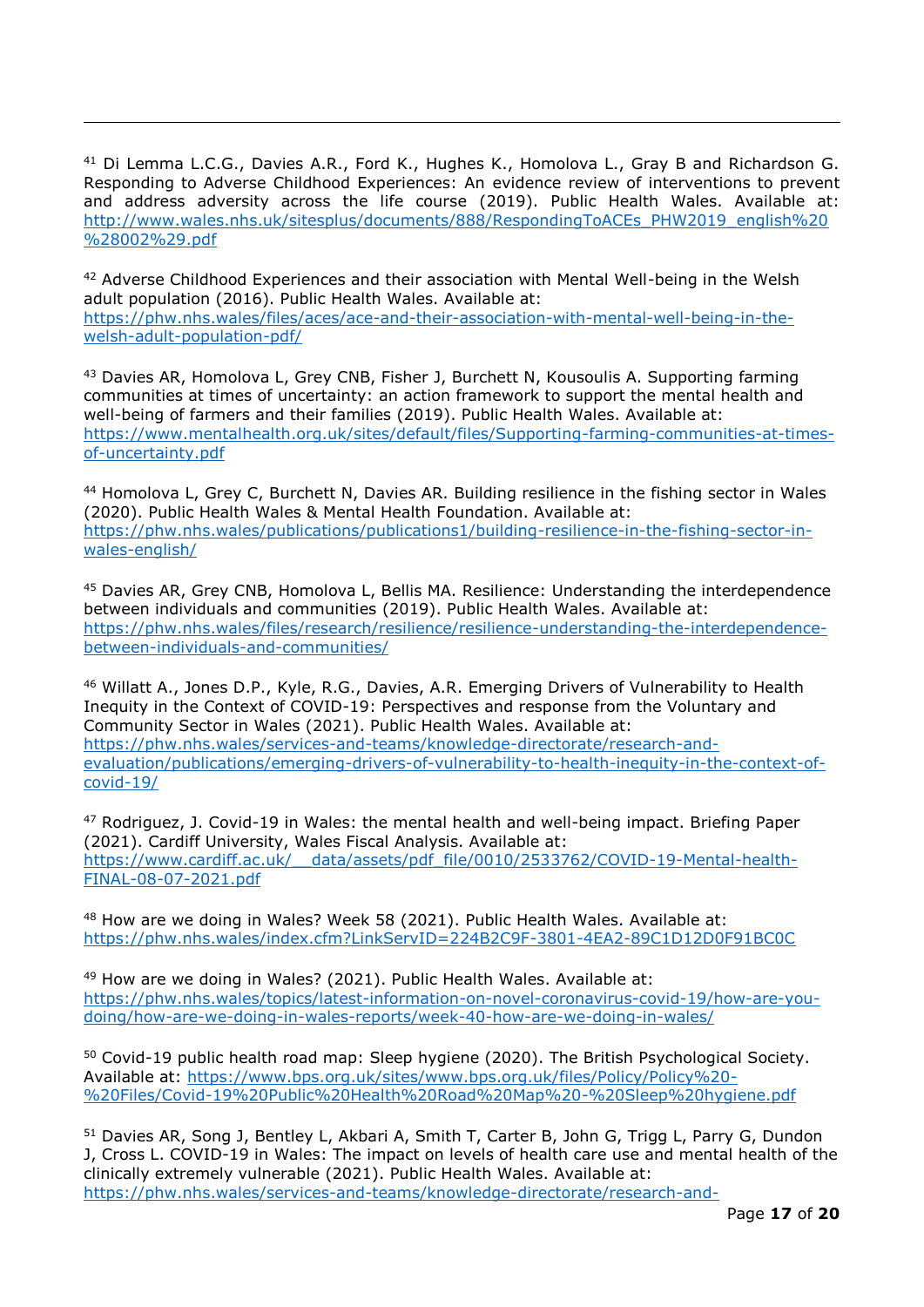[evaluation/publications/covid-19-in-wales-the-impact-on-levels-of-health-care-use-and-mental](https://phw.nhs.wales/services-and-teams/knowledge-directorate/research-and-evaluation/publications/covid-19-in-wales-the-impact-on-levels-of-health-care-use-and-mental-health-of-the-clinically-extremely-vulnerable/)[health-of-the-clinically-extremely-vulnerable/](https://phw.nhs.wales/services-and-teams/knowledge-directorate/research-and-evaluation/publications/covid-19-in-wales-the-impact-on-levels-of-health-care-use-and-mental-health-of-the-clinically-extremely-vulnerable/)

<sup>52</sup> Cresswell K, Barton ER, Snowdon L, Newbury A, Cowley L. A Health Needs Assessment: The impact of COVID-19 on children and young people's experiences of violence and adverse childhood experiences. The Wales Violence Prevention Unit & Public Health Wales. Available at: [https://www.violencepreventionwales.co.uk/cms-assets/research/Full-Report\\_The-impact-of-](https://www.violencepreventionwales.co.uk/cms-assets/research/Full-Report_The-impact-of-COVID-19-on-children-and-young-peoples-experiences-of-violence-and-adverse-childhood-experiences.pdf)[COVID-19-on-children-and-young-peoples-experiences-of-violence-and-adverse-childhood](https://www.violencepreventionwales.co.uk/cms-assets/research/Full-Report_The-impact-of-COVID-19-on-children-and-young-peoples-experiences-of-violence-and-adverse-childhood-experiences.pdf)[experiences.pdf](https://www.violencepreventionwales.co.uk/cms-assets/research/Full-Report_The-impact-of-COVID-19-on-children-and-young-peoples-experiences-of-violence-and-adverse-childhood-experiences.pdf) 

<sup>53</sup> K Holmes, A Thomas and C Wall. Current and Future Health Impacts of the Covid-19 Pandemic on employers and their staff (2021). Opinion Research Services and Public Health Wales (awaiting publication).

<sup>54</sup> Dyakova M, Couzens L, Allen J, Van Eimeren M, Stielke A, Cotter-Roberts A, Kadel R, Bainham B, Ashton K, Stewart D, Hughes K, Bellis MA. Placing health equity at the heart of the COVID-19 sustainable response and recovery: Building prosperous lives for all in Wales (2021). World Health Organization (WHO) Collaborating Centre on Investment for Health & Wellbeing, Public Health Wales. Available at: [https://phwwhocc.co.uk/resources/welsh-health-equity](https://phwwhocc.co.uk/resources/welsh-health-equity-status-report-whesri/)[status-report-whesri/](https://phwwhocc.co.uk/resources/welsh-health-equity-status-report-whesri/)

<sup>55</sup> Blundell R, Costa Dias M, Cribb J, Joyce R, Waters T, Wernham T, Xu X. Inequality and the Covid crisis in the United Kingdom (2021). Institute of Fiscal Studies. Available at: [https://ifs.org.uk/uploads/WP202201-Inequality-and-the-Covid-crisis-in-the-United-](https://ifs.org.uk/uploads/WP202201-Inequality-and-the-Covid-crisis-in-the-United-Kingdom.pdf)[Kingdom.pdf](https://ifs.org.uk/uploads/WP202201-Inequality-and-the-Covid-crisis-in-the-United-Kingdom.pdf)

<sup>56</sup> The cost of living crisis: a Welsh action plan (2022). Bevan Foundation. Available at: [https://www.bevanfoundation.org/wp-content/uploads/2022/02/Cost-of-Living-Action-Plan-](https://www.bevanfoundation.org/wp-content/uploads/2022/02/Cost-of-Living-Action-Plan-Final-.pdf)[Final-.pdf](https://www.bevanfoundation.org/wp-content/uploads/2022/02/Cost-of-Living-Action-Plan-Final-.pdf)

<sup>57</sup> MacBride-Stewart S & Parken A. Inequality in a Future Wales: Areas for action in work, climate and demographic change (2021). Cardiff University, Public Health Wales and the Future Generations Commissioner for Wales. Available at: [https://phwwhocc.co.uk/resources/inequality-in-a-future-wales-areas-for-action-in-work-](https://phwwhocc.co.uk/resources/inequality-in-a-future-wales-areas-for-action-in-work-climate-and-demographic-change/)

[climate-and-demographic-change/](https://phwwhocc.co.uk/resources/inequality-in-a-future-wales-areas-for-action-in-work-climate-and-demographic-change/)

58 Equality and Diversity Awareness Booklet: Black, Asian and Minority Ethnic Communities Mental Health Awareness Session. Diverse Cymru & Improvement Cymru. Available at: [https://phw.nhs.wales/services-and-teams/improvement-cymru/our-work/mental](https://phw.nhs.wales/services-and-teams/improvement-cymru/our-work/mental-health/outcome-measures/optimal-environment/equality-and-diversity-awareness-booklet/)[health/outcome-measures/optimal-environment/equality-and-diversity-awareness-booklet/](https://phw.nhs.wales/services-and-teams/improvement-cymru/our-work/mental-health/outcome-measures/optimal-environment/equality-and-diversity-awareness-booklet/)

<sup>59</sup> Public Health Wales, research awaiting publication

-

<sup>60</sup> 7th Global Conference on Health Promotion. Track 1 Community Empowerment (2009). World Health Organisation. Available at: <https://www.who.int/healthpromotion/conferences/7gchp/track1/en/>

<sup>61</sup> Woodall, J., Raine, G., South, J., Warwick-Booth, L. Empowerment & health and well-being: evidence review. Project Report (2010). Centre for Health Promotion Research. Leeds Metropolitan University. Available at:<https://eprints.leedsbeckett.ac.uk/id/eprint/2172/>

<sup>62</sup> Burton, P., Croft, J., Hastings, A., Slater, T., Goodlad, R., Abbott, J. and Macdonald, G. What works in community involvement in area-based initiatives? A systematic review of the literature (2004). Home Office Online Report 53, 4. Available at: [https://research-](https://research-information.bris.ac.uk/en/publications/what-works-in-community-involvement-in-area-based-initiatives-a-s)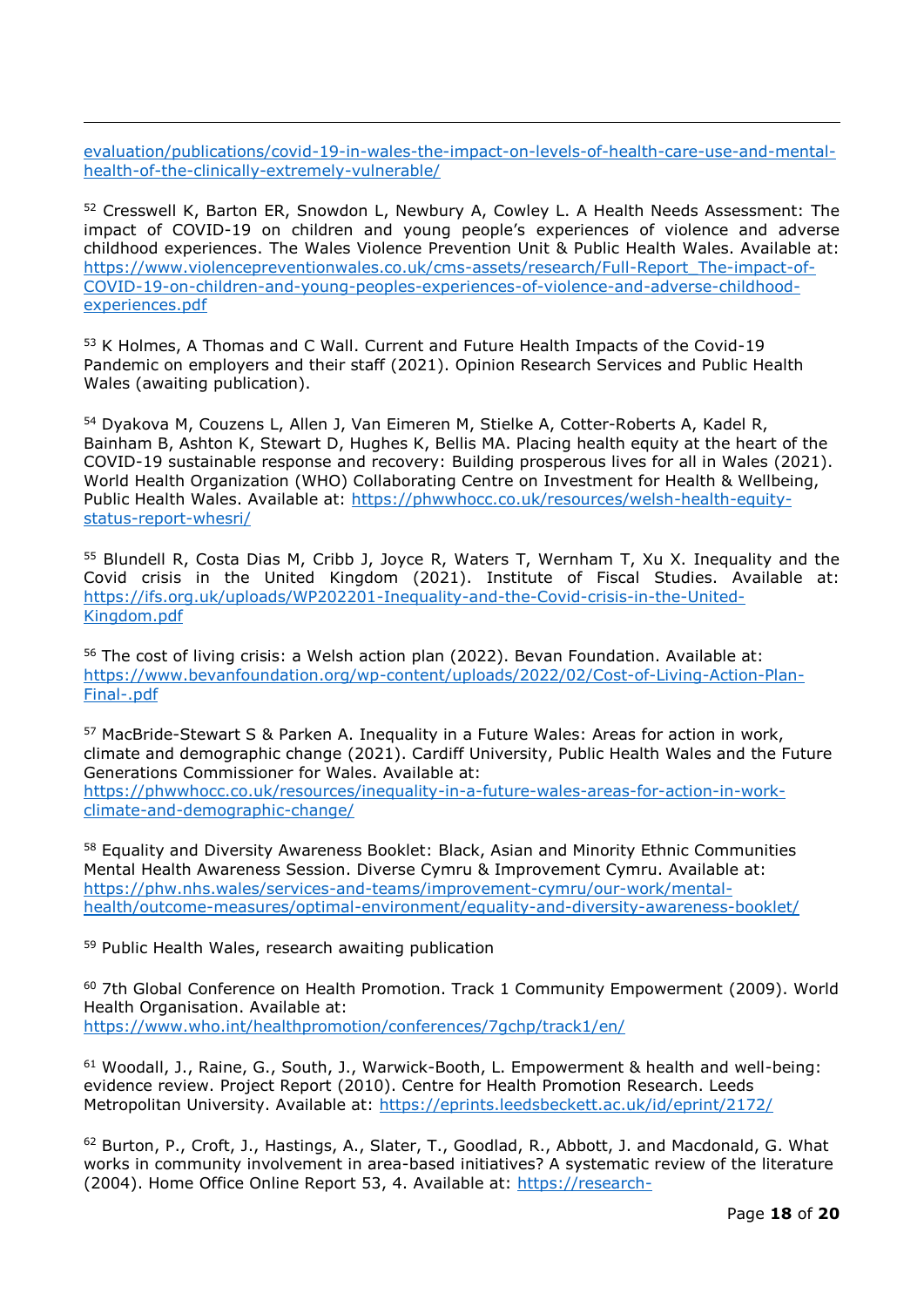[information.bris.ac.uk/en/publications/what-works-in-community-involvement-in-area-based](https://research-information.bris.ac.uk/en/publications/what-works-in-community-involvement-in-area-based-initiatives-a-s)[initiatives-a-s](https://research-information.bris.ac.uk/en/publications/what-works-in-community-involvement-in-area-based-initiatives-a-s)

<sup>63</sup> Popay, J., Attree, P., Hornby, D., Milton, B., Whitehead, M., French, B., Kowarzik, U., Simpson, N. and Povall, S. Community engagement in initiatives addressing the wider social determinants of health: A rapid review of evidence on impact, experience and process (2007). Available at: [https://www.nice.org.uk/guidance/ph9/documents/socialdeterminants-evidence](https://www.nice.org.uk/guidance/ph9/documents/socialdeterminants-evidence-review-final2)[review-final2](https://www.nice.org.uk/guidance/ph9/documents/socialdeterminants-evidence-review-final2)

<sup>64</sup> Popay, J., Attree, P., Hornby, D., Milton, B., Whitehead, M., French, B., Kowarzik, U., Simpson, N. and Povall, S. Community engagement in initiatives addressing the wider social determinants of health: A rapid review of evidence on impact, experience and process (2007). Available at: [https://www.nice.org.uk/guidance/ph9/documents/socialdeterminants-evidence](https://www.nice.org.uk/guidance/ph9/documents/socialdeterminants-evidence-review-final2)[review-final2](https://www.nice.org.uk/guidance/ph9/documents/socialdeterminants-evidence-review-final2)

<sup>65</sup> Popay, J & Williams, G. Public health research and lay knowledge (1996). Social Science Medicine. March 42(5):759-68. Available at:<https://pubmed.ncbi.nlm.nih.gov/8685744/>

<sup>66</sup> Principles of Community Engagement for Empowerment (2019). Public Health Wales. Available at: [https://phw.nhs.wales/news/rules-of-community-engagement-relinquish-your](https://phw.nhs.wales/news/rules-of-community-engagement-relinquish-your-power-so-that-communities-can-take-control/principles-of-community-engagement-for-empowerment/)[power-so-that-communities-can-take-control/principles-of-community-engagement-for](https://phw.nhs.wales/news/rules-of-community-engagement-relinquish-your-power-so-that-communities-can-take-control/principles-of-community-engagement-for-empowerment/)[empowerment/](https://phw.nhs.wales/news/rules-of-community-engagement-relinquish-your-power-so-that-communities-can-take-control/principles-of-community-engagement-for-empowerment/)

<sup>67</sup> Staying Well at Home - Easy Read Resources. Public Health Wales. Available at: [https://phw.nhs.wales/topics/latest-information-on-novel-coronavirus-covid-19/how-are-you](https://phw.nhs.wales/topics/latest-information-on-novel-coronavirus-covid-19/how-are-you-doing/staying-well-at-home-easy-read-resources/)[doing/staying-well-at-home-easy-read-resources/](https://phw.nhs.wales/topics/latest-information-on-novel-coronavirus-covid-19/how-are-you-doing/staying-well-at-home-easy-read-resources/)

<sup>68</sup> Public Health Wales, awaiting publication

-

<sup>69</sup> Creating an optimal environment to embed outcome measure tools. Public Health Wales. Available at: [https://phw.nhs.wales/services-and-teams/improvement-cymru/our-work/mental](https://phw.nhs.wales/services-and-teams/improvement-cymru/our-work/mental-health/outcome-measures/optimal-environment/)[health/outcome-measures/optimal-environment/](https://phw.nhs.wales/services-and-teams/improvement-cymru/our-work/mental-health/outcome-measures/optimal-environment/)

<sup>70</sup> Guided Self-help Booklet Series. Improvement Cymru. Available at: [https://en](https://en-gb.padlet.com/ImprovementCymru/Hunangymorth_SelfHelp)[gb.padlet.com/ImprovementCymru/Hunangymorth\\_SelfHelp](https://en-gb.padlet.com/ImprovementCymru/Hunangymorth_SelfHelp)

 $71$  Better Mental Health For All: A public health approach to mental health improvement. Faculty of Public Health & Mental Health Foundation. Available at: <https://www.fph.org.uk/media/1644/better-mental-health-for-all-final-low-res.pdf>

72 Campion J. Public mental health: Evidence, practice and commissioning (2019). Royal Society for Public Health. Available at: [https://www.rsph.org.uk/our-work/policy/wellbeing/public](https://www.rsph.org.uk/our-work/policy/wellbeing/public-mental-health-evidence-practice-and-commissioning.html)[mental-health-evidence-practice-and-commissioning.html](https://www.rsph.org.uk/our-work/policy/wellbeing/public-mental-health-evidence-practice-and-commissioning.html)

<sup>73</sup> Whole-person care: from rhetoric to reality Achieving parity between mental and physical health, Occasional paper (2013). Royal College of Psychiatrists. Available at: <https://core.ac.uk/download/pdf/34719468.pdf>

<sup>74</sup> Public mental health leadership and workforce development framework (2015). Public Health England. Available at:

[https://assets.publishing.service.gov.uk/government/uploads/system/uploads/attachment\\_data](https://assets.publishing.service.gov.uk/government/uploads/system/uploads/attachment_data/file/736587/Public_mental_health_leadership_and_workforce_development_framework_executive_summary.pdf) [/file/736587/Public\\_mental\\_health\\_leadership\\_and\\_workforce\\_development\\_framework\\_execut](https://assets.publishing.service.gov.uk/government/uploads/system/uploads/attachment_data/file/736587/Public_mental_health_leadership_and_workforce_development_framework_executive_summary.pdf) [ive\\_summary.pdf](https://assets.publishing.service.gov.uk/government/uploads/system/uploads/attachment_data/file/736587/Public_mental_health_leadership_and_workforce_development_framework_executive_summary.pdf)